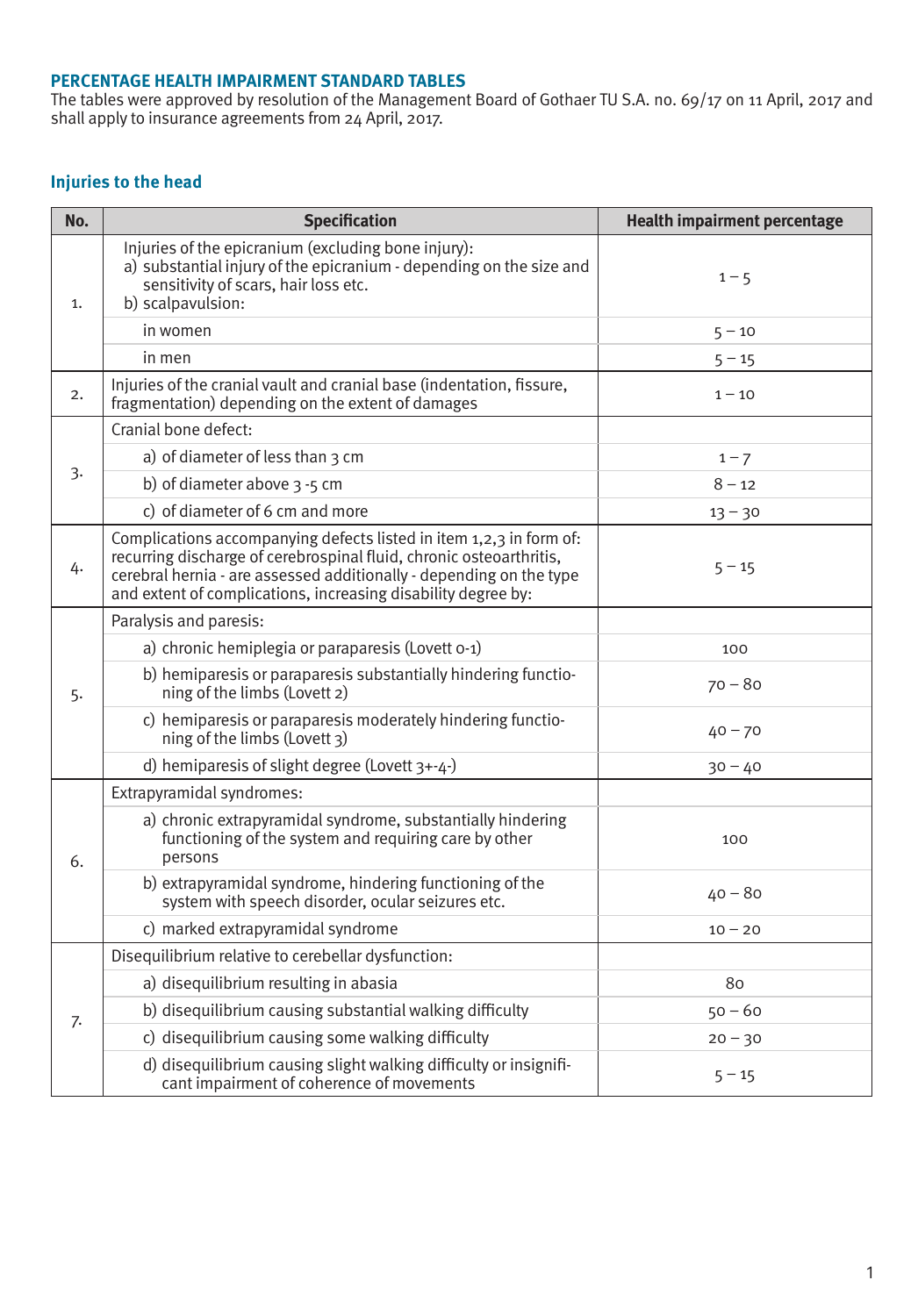|     | Epilepsy:                                                                                                                                                                                                                                                                      |            |
|-----|--------------------------------------------------------------------------------------------------------------------------------------------------------------------------------------------------------------------------------------------------------------------------------|------------|
|     |                                                                                                                                                                                                                                                                                |            |
|     | a) with psychic disturbances, characteropathy and epilepsy<br>equivalents, preventing any work                                                                                                                                                                                 | 100        |
|     | b) with rare seizures, but with dementive symptoms, making it<br>very difficult to work                                                                                                                                                                                        | $50 - 70$  |
| 8.  | c) with no psychic disturbances, with frequent seizures                                                                                                                                                                                                                        | $30 - 40$  |
|     | d) with no psychic disturbances, with rare seizures (2 or less<br>per month)                                                                                                                                                                                                   | $20 - 30$  |
|     | <b>CAUTION:</b> the basis for diagnosing epilepsy are observations of<br>seizures by a doctor, typical EEG symptoms, outpatient<br>clinic or hospital documentation.<br>SUSPICION OF EPILEPSY IS NOT SUFFICIENT FOR DIAGNOSING IT!                                             |            |
|     | Organic neurological and psychic disturbances (encephalopathy):                                                                                                                                                                                                                |            |
|     | a) severe psychic disturbances, requiring constant care by third<br>persons (dementive symptoms, chronic psychoses)                                                                                                                                                            | $70 - 100$ |
|     | b) encephalopathy with character trait changes, slowness etc.                                                                                                                                                                                                                  | $40 - 70$  |
| 9.  | <b>CAUTION:</b> apart from organic brain damage syndrome, ence-<br>phalopathy is indicated by abnormalities on physical<br>examination in a neurological condition, abnormal EEG,<br>CT and MRI results.<br>DIAGNOSIS MUST BE DOCUMENTED BY CHANGES IN<br>PSYCHOLOGICAL TESTS! |            |
|     | Neuroses:                                                                                                                                                                                                                                                                      |            |
| 10. | a) cerebrasthenia associated with craniocerebral trauma -<br>vertigo, concentration, memory and attention disorders,<br>persisting for more than 6 months after the injury, despite<br>treatment - treatment documentation is necessary                                        | $1 - 8$    |
|     | b) post-traumatic headache                                                                                                                                                                                                                                                     | $1 - 4$    |
|     | Speech disorders:                                                                                                                                                                                                                                                              |            |
|     | a) total aphasia (sensory or sensory-motor aphasia) with<br>agraphia and alexia                                                                                                                                                                                                | $100 - 80$ |
| 11. | b) total motor aphasia                                                                                                                                                                                                                                                         | $30 - 40$  |
|     | c) aphasia of substantial degree, hindering communication                                                                                                                                                                                                                      |            |
|     | d) slight aphasia                                                                                                                                                                                                                                                              | $10 - 20$  |
| 12. | Post-traumatic hypothalamic disorders (diabetes, diabetes insi-<br>pidus, hyperthyroidism and other endocrinological disorders of<br>central origin):                                                                                                                          |            |
|     | a) significantly hindering bodily functions                                                                                                                                                                                                                                    | $40 - 60$  |
|     | b) slightly hindering bodily functions                                                                                                                                                                                                                                         | $20 - 30$  |
|     | Partial or total damaging of eyeball motor nerves:                                                                                                                                                                                                                             |            |
|     | a) oculomotor nerve:                                                                                                                                                                                                                                                           |            |
|     | - with regard to internal eye muscle - depending on<br>seriousness of injury                                                                                                                                                                                                   | $5 - 15$   |
| 13. | - with regard to external eye muscle - depending on<br>seriousness of injury                                                                                                                                                                                                   | $10 - 30$  |
|     | b) trochlear nerve                                                                                                                                                                                                                                                             | 3          |
|     | c) abducent nerve - depending on seriousness of injury                                                                                                                                                                                                                         | $1 - 15$   |
| 14. | Partial or total damaging of trigeminal nerve - depending on<br>seriousness of injury                                                                                                                                                                                          | $5 - 20$   |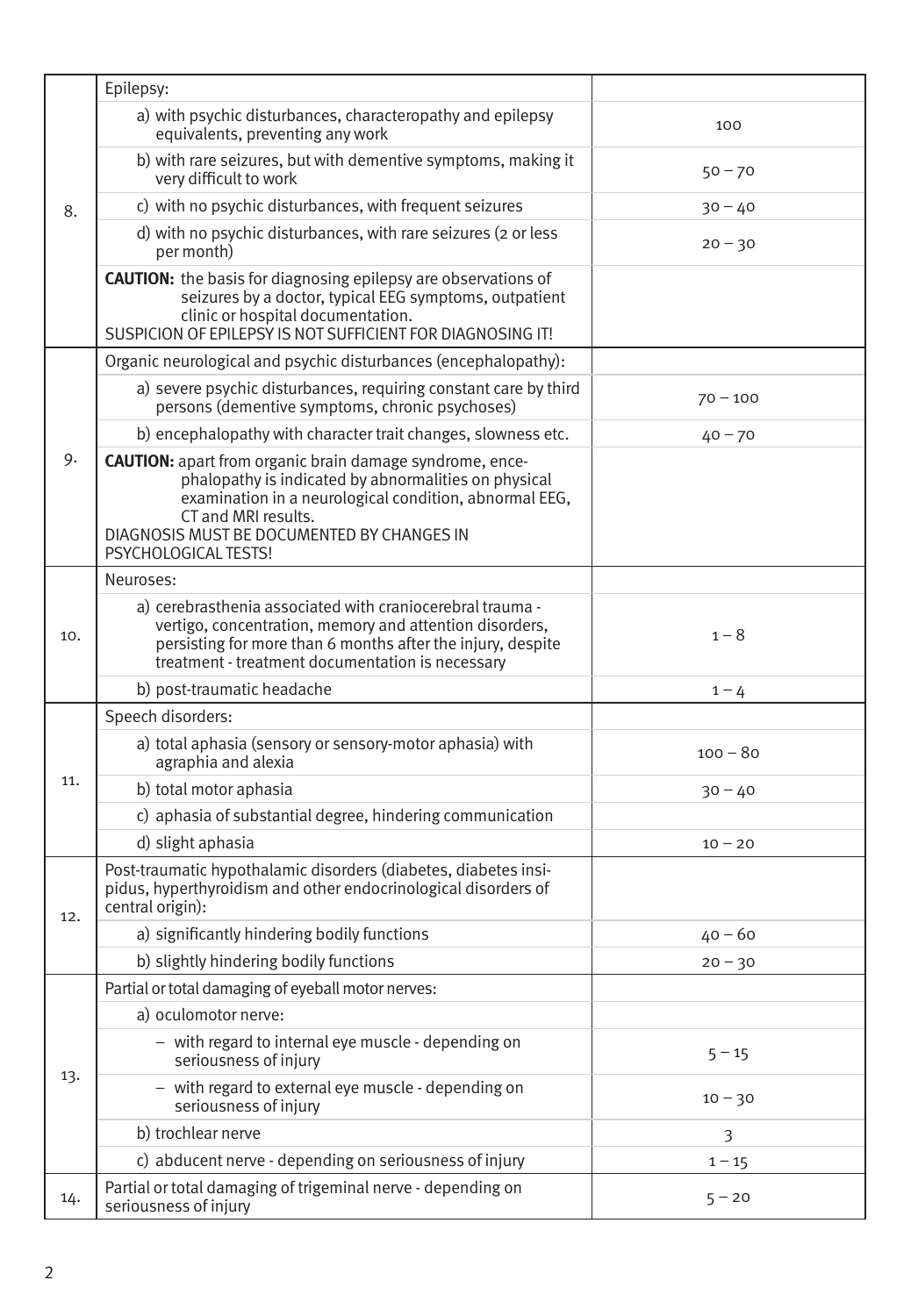| 15. | Partial or total damaging of facial nerve - depending on seriousness<br>of injury<br><b>CAUTION:</b> facial nerve injury together with rupture of petrous bone<br>to be assessed according to item 48. | $5 - 20$ |
|-----|--------------------------------------------------------------------------------------------------------------------------------------------------------------------------------------------------------|----------|
| 16. | Total or partial damaging of nerves: glossopharyngeal and vagus<br>nerve - depending on degree of speech impairment, swallowing,<br>breathing, circulation and gastrointestinal tract impairment       | $5 - 50$ |
| 17. | Partial or total damaging of accessory nerve - depending on serio-<br>usness of injury                                                                                                                 | $3 - 15$ |
| 18. | Partial or total damaging of hypoglossal nerve - depending on<br>seriousness of injury                                                                                                                 | $5 - 20$ |

# **Face injuries**

| No. | <b>Specification</b>                                                                                                                                                         | <b>Health impairment percentage</b> |
|-----|------------------------------------------------------------------------------------------------------------------------------------------------------------------------------|-------------------------------------|
|     | Damaging of facial skin (scars and defects):                                                                                                                                 |                                     |
| 19. | a) disfigurement without functional disorders - depending on<br>scar and defect size                                                                                         | $1 - 8$                             |
|     | b) disfigurement with moderate functional disorders - depend-<br>ing on scar and defect size and severity of functional disorder                                             | $10 - 20$                           |
|     | c) disfigurement with severe functional disorders - depending<br>on scar and defect size and severity of functional disorder                                                 | $20 - 40$                           |
|     | Nose injury:                                                                                                                                                                 |                                     |
|     | a) nose injury without breathing and olfaction disorders -<br>depending on extent of damage                                                                                  | $1 - 5$                             |
| 20. | b) nose injury with breathing disorders - depending on extent of<br>damage and severity of breathing disorder                                                                | $5 - 10$                            |
|     | c) nose injury with breathing and olfaction disorders<br>- depending on severity of breathing and olfaction disorder                                                         | $10 - 20$                           |
|     | d) loss of sense of smell as a result of damaging of anterior cra-<br>nial fossa                                                                                             | 5                                   |
|     | e) total loss of nose (including nasal bone)                                                                                                                                 | 30                                  |
|     | Loss of incisors and canine teeth - per tooth:                                                                                                                               |                                     |
| 21. | a) partial                                                                                                                                                                   | 1                                   |
|     | b) total                                                                                                                                                                     | $\overline{2}$                      |
|     | Loss of other teeth - per tooth                                                                                                                                              | $\mathbf{1}$                        |
| 22. | Maxilla or mandible fracture - depending on dislocation, disfigure-<br>ment, occlusion asymmetry, mastication impairment and jaw ope-<br>ning impairment, lack of occlusion: |                                     |
|     | a) slight                                                                                                                                                                    | $1 - 5$                             |
|     | b) severe                                                                                                                                                                    | $5 - 15$                            |
| 23. | Loss of maxilla or mandible including disfigurement and loss of teeth<br>- depending on the scale of defects, disfigurement and complica-<br>tions:                          |                                     |
|     | a) partial                                                                                                                                                                   | $15 - 30$                           |
|     | b) total                                                                                                                                                                     | $40 - 50$                           |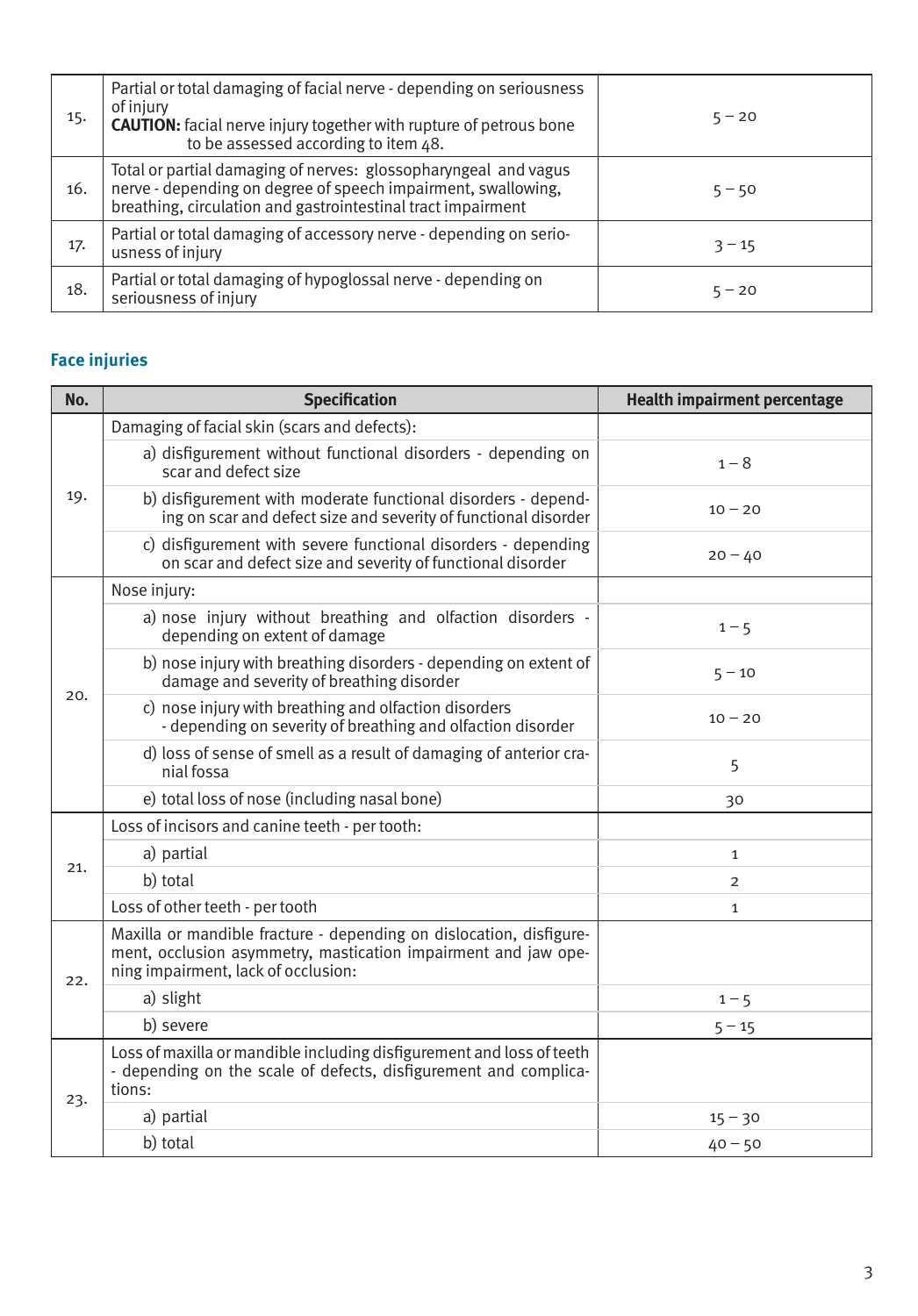| 24. | Palate defect:                                                                                                        |           |
|-----|-----------------------------------------------------------------------------------------------------------------------|-----------|
|     | a) with speech and swallowing impairment - depending on<br>degree of impairment                                       | $5 - 20$  |
|     | b) with substantial speech and swallowing impairment - depen-<br>ding                                                 | $20 - 40$ |
|     | Tongue injuries, defects depending on scars, disfigurement, defect<br>size, speech impairment, swallowing impairment: |           |
|     | a) small lesions, partial defects                                                                                     | $1 - 3$   |
| 25. | b) moderate lesions and defects                                                                                       | $4 - 10$  |
|     | c) severe lesions and defects                                                                                         | $10 - 30$ |
|     | d) total loss of tongue and complete speech impairment                                                                | 100       |

#### **Injuries of organ of sight**

| No. | <b>Specification</b>                                                                                                                                                                          | Health impairment percentage |
|-----|-----------------------------------------------------------------------------------------------------------------------------------------------------------------------------------------------|------------------------------|
| 26. | a) upon loss of visual acuity or loss of sight in one or both eyes.<br>disability is determined according to the table provided below<br>b) loss of sight in one eye with eyeball enucleation | 38                           |

| visual acuity in the<br>right eye<br>visual acuity in the<br>left eye | 1.0<br>(10/10) | 0.9<br>(9/10) | 0.8<br>(8/10) | 0.7<br>(7/10) | 0.6<br>(6/10) | 0.5<br>(5/10) | 0.4<br>(4/10) | 0.3<br>(3/10) | 0.2<br>(2/10) | 0.1<br>(1/10) | $\Omega$ |
|-----------------------------------------------------------------------|----------------|---------------|---------------|---------------|---------------|---------------|---------------|---------------|---------------|---------------|----------|
| 1.0(10/10)                                                            | $\circ$        | 2.5           | 5             | 7.5           | 10            | 12.5          | 15            | 20            | 25            | 30            | 35       |
| 0.9(9/10)                                                             | 2.5            | 5             | 7.5           | 10            | 12.5          | 15            | 20            | 25            | 30            | 35            | 40       |
| 0.8(8/10)                                                             | 5              | 7.5           | 10            | 12.5          | 15            | 20            | 25            | 30            | 35            | 40            | 45       |
| 0.7(7/10)                                                             | 7.5            | 10            | 12.5          | 15            | 20            | 25            | 30            | 35            | 40            | 45            | 50       |
| 0.6(6/10)                                                             | 10             | 12.5          | 15            | 20            | 25            | 30            | 35            | 40            | 45            | 50            | 55       |
| 0.5(5/10)                                                             | 12.5           | 15            | 20            | 25            | 30            | 35            | 40            | 45            | 50            | 55            | 60       |
| 0.4(4/10)                                                             | 15             | 20            | 25            | 30            | 35            | 40            | 45            | 50            | 55            | 60            | 65       |
| 0.3(3/10)                                                             | 20             | 25            | 30            | 35            | 40            | 45            | 50            | 55            | 60            | 65            | 70       |
| 0.2(2/10)                                                             | 25             | 30            | 35            | 40            | 45            | 50            | 55            | 60            | 65            | 70            | 80       |
| 0.1(1/10)                                                             | 30             | 35            | 40            | 45            | 50            | 55            | 60            | 65            | 70            | 80            | 90       |
| $\circ$                                                               | 35             | 40            | 45            | 50            | 55            | 60            | 65            | 70            | 80            | 90            | 100      |

**CAUTION:** visual acuity is always determined after correction with lenses, both upon turbidity of cornea or lens and in the case of coexistence of damage to retina or optic nerve.

| 27. | Accommodation paralysis - when using corrective lenses:                                                                   |                                                |
|-----|---------------------------------------------------------------------------------------------------------------------------|------------------------------------------------|
|     | a) in one eve                                                                                                             | 15                                             |
|     | b) in both eyes                                                                                                           | 30                                             |
| 28. | Damaging of the eyeball due to blunt injury:                                                                              |                                                |
|     | a) tearing of choroid in one eye<br>b) chorioretinitis in one eye, resulting in central or peripheral<br>vision disorders | according to visual acuity table<br>(item 26a) |
|     | c) traumatic damaging of retinal macula in one eve                                                                        | same as above                                  |
|     | d) optic nerve atrophy                                                                                                    | same as above                                  |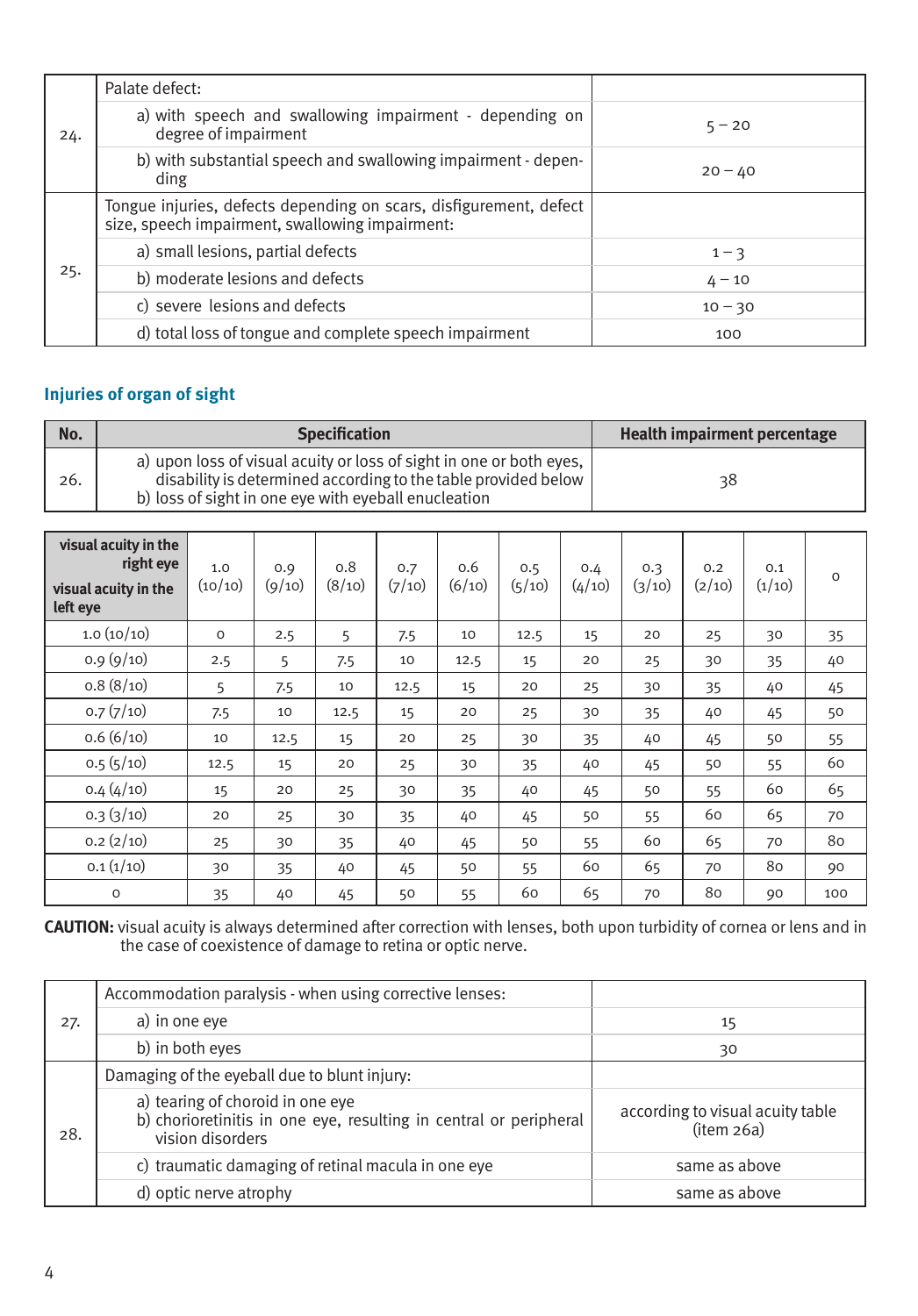| 29. | Damaging of the eyeball due to penetrating injury                                            | same as above                                  |  |  |
|-----|----------------------------------------------------------------------------------------------|------------------------------------------------|--|--|
|     | a) scars of cornea or sclera (scleral staphyloma)                                            | same as above                                  |  |  |
|     | b) traumatic cataract (damage to lens)                                                       | same as above                                  |  |  |
|     | c) intraocular foreign body with loss of visual acuity                                       | $+10%$                                         |  |  |
|     | d) intraocular foreign body without loss of visual acuity                                    | 10%                                            |  |  |
| 30. | Damaging of eyeball due to chemical and thermal injury (burns etc.)                          | according to visual acuity table<br>(item 26a) |  |  |
| 31. | Concentric constriction of visual field is assessed on the basis of the table provided below |                                                |  |  |

| <b>Constriction to:</b><br>(in degrees) | While the other eye<br>is undamaged | In both eyes | In the case of blindness<br>in the |
|-----------------------------------------|-------------------------------------|--------------|------------------------------------|
| 60                                      | $\Omega$                            | $\circ$      | 35%                                |
| 50                                      | 5%                                  | 15%          | 45%                                |
| 40                                      | 10%                                 | 25%          | 55%                                |
| 30                                      | 15%                                 | 50%          | 70%                                |
| 20                                      | 20%                                 | 80%          | 85%                                |
| 10                                      | 25%                                 | 90%          | 95%                                |
| below 10                                | 35%                                 | 95%          | 100%                               |

|     | Hemianopia:                                                                                                                                                                                                                                                                   |            |  |  |
|-----|-------------------------------------------------------------------------------------------------------------------------------------------------------------------------------------------------------------------------------------------------------------------------------|------------|--|--|
|     | a) bitemporal                                                                                                                                                                                                                                                                 | 60         |  |  |
| 32. | b) binasal                                                                                                                                                                                                                                                                    | 30         |  |  |
|     | c) homonymous                                                                                                                                                                                                                                                                 | 25         |  |  |
|     | Aphakia after surgical removal of traumatic cataract:                                                                                                                                                                                                                         |            |  |  |
| 33. | a) in one eye                                                                                                                                                                                                                                                                 | 10         |  |  |
|     | b) in both eyes                                                                                                                                                                                                                                                               | 40         |  |  |
|     | Lens loss - to be assessed according to visual acuity table (item 26a),<br>but within the following limits:                                                                                                                                                                   |            |  |  |
| 34. | a) in one eye                                                                                                                                                                                                                                                                 | $15 - 35$  |  |  |
|     | b) in both eyes                                                                                                                                                                                                                                                               | $30 - 100$ |  |  |
|     | Lacrimal duct patency disorders (lacrimation) depending on degree<br>and intensity:                                                                                                                                                                                           |            |  |  |
| 35. | a) in one eye                                                                                                                                                                                                                                                                 | $5 - 10$   |  |  |
|     | b) in both eyes                                                                                                                                                                                                                                                               | $10 - 15$  |  |  |
| 36. | Retinal detachment in one eye - to be assessed according to visual<br>acuity table for the field of vision (item 26a and item 31), no less than                                                                                                                               | 35         |  |  |
| 37. | Glaucoma - to be assessed according to visual acuity table (item 26) and concentric constriction of visual<br>field (item 31), provided that overall percentage of permanent or long-term health impairment cannot be<br>greater than 35% for one eye and 100% for both eyes. |            |  |  |
| 38. | Pulsating exophthalmos - depending on degree                                                                                                                                                                                                                                  | $50 - 100$ |  |  |
| 39. | Traumatic cataract - assess on the basis of visual acuity table (item 26a)                                                                                                                                                                                                    |            |  |  |
| 40. | Chronic conjunctivitis                                                                                                                                                                                                                                                        | $1 - 10$   |  |  |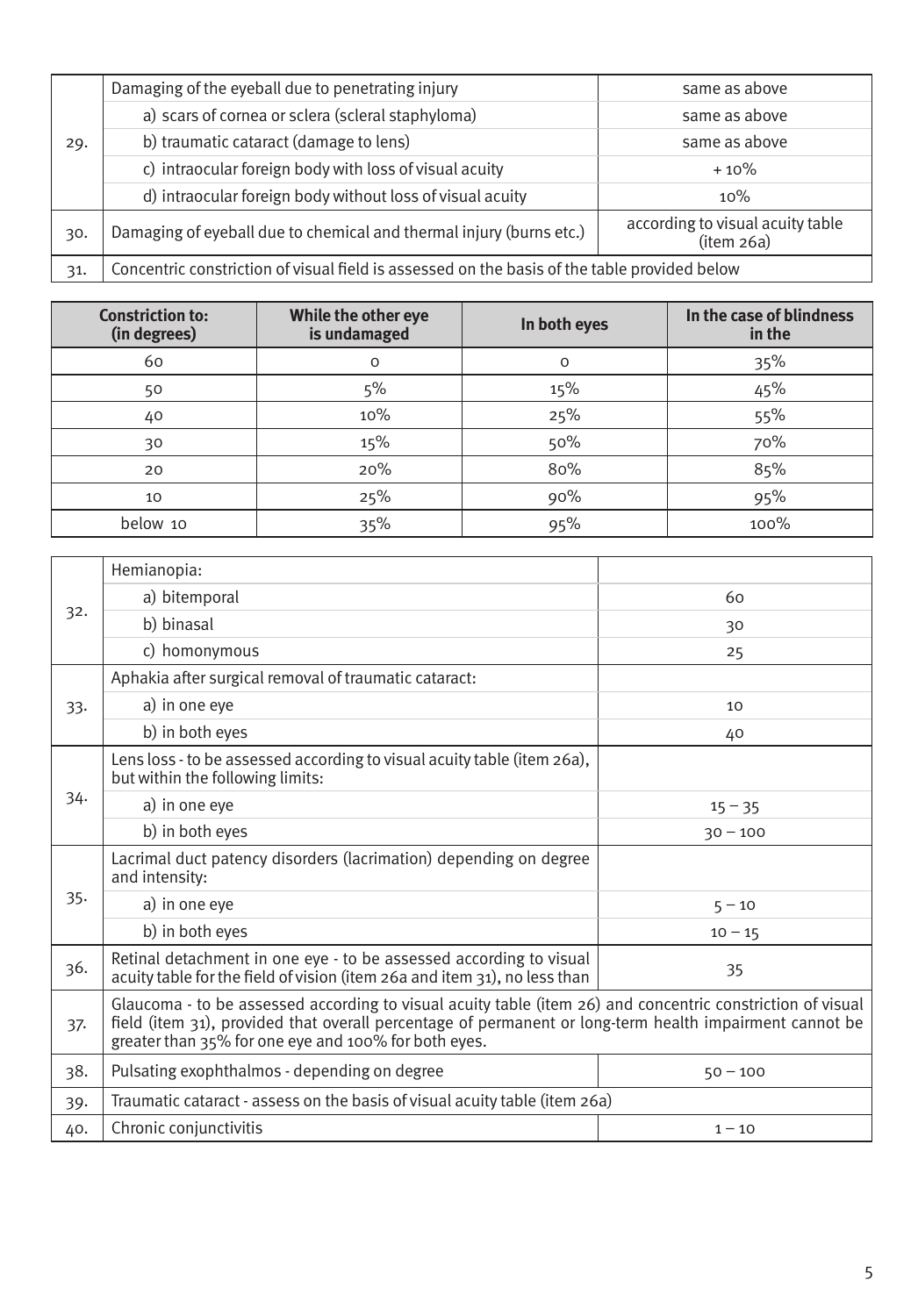### **Injuries of the organ of hearing**

 $\overline{41.}$  Upon impairment of hearing acuity, disability percentage is determined on the basis of the following table:

| Left ear<br><b>Right ear</b>    | Normal hearing | Hearing reduction<br>$-26 - 40$ dB | Hypoacusia<br>$-41-70$ dB | Total deafness<br>above 070 dB |
|---------------------------------|----------------|------------------------------------|---------------------------|--------------------------------|
| Normal hearing - 0-25 dB        | Ο              |                                    | 10                        | 20                             |
| Hearing reduction - 26-40 dB    |                |                                    | 20                        | 30                             |
| Hypoacusia - 41-70 dB           | 10             | 20                                 | 30                        | 40                             |
| Total deafness - above $-70$ dB | 20             | 30                                 | 40                        | 50                             |

|     | Injuries of auricle:                                                                                            |                                                       |
|-----|-----------------------------------------------------------------------------------------------------------------|-------------------------------------------------------|
| 42. | a) partial loss of auricle                                                                                      | $1 - 5$                                               |
|     | b) disfigurement of auricle (scars, burns and frostbite)<br>depending on degree                                 | $5 - 10$                                              |
|     | c) loss of one auricle                                                                                          | 15                                                    |
|     | d) loss of both auricles                                                                                        | 25                                                    |
| 43. | Stenosis or atresia of external acoustic duct - unilateral or bilateral<br>with hearing reduction of hypoacusia | Assess according to hearing acuity<br>table (item 41) |
|     | Chronic suppurative otitis media, post-traumatic                                                                |                                                       |
| 44. | a) unilateral                                                                                                   | 5                                                     |
|     | b) bilateral                                                                                                    | 10                                                    |
|     | Chronic suppurative otitis media - according to hearing acuity<br>assessment, increasing disability by:         |                                                       |
| 45. | a) unilateral                                                                                                   | 5                                                     |
|     | b) bilateral                                                                                                    | 10                                                    |
| 46. | Damage of the middle ear resulting from temporal bone fracture<br>with hearing impairment                       | Assess according to hearing acuity<br>table (item 41) |
|     | Middle ear damage:                                                                                              |                                                       |
|     | a) with damage of the auditory system                                                                           | same as above                                         |
| 47. | b) with damage of the static part depending on damage severity                                                  | $10 - 30$                                             |
|     | c) with damage of the auditory and static part depending on<br>damage severity                                  | $30 - 60$                                             |
|     | Facial nerve injury together with rupture of petrous bone:                                                      |                                                       |
| 48. | a) unilateral - depending on seriousness of injury                                                              | $10 - 25$                                             |
|     | b) bilateral                                                                                                    | $20 - 50$                                             |

### **Injuries of the neck, larynx, trachea and esophagus**

| No. | <b>Specification</b>                                                                                              | <b>Health impairment percentage</b> |
|-----|-------------------------------------------------------------------------------------------------------------------|-------------------------------------|
| 49. | Injury of the throat with function impairment                                                                     | $5 - 10$                            |
| 50. | Injury or constriction of the larynx not requiring use of endotracheal<br>tube - depending on constriction degree | $5 - 30$                            |
|     | Injury of the larynx, requiring constant use of endotracheal tube:                                                |                                     |
| 51. | a) with voice impairment - depending on degree                                                                    | $5 - 30$                            |
|     | b) with loss of voice                                                                                             | 100                                 |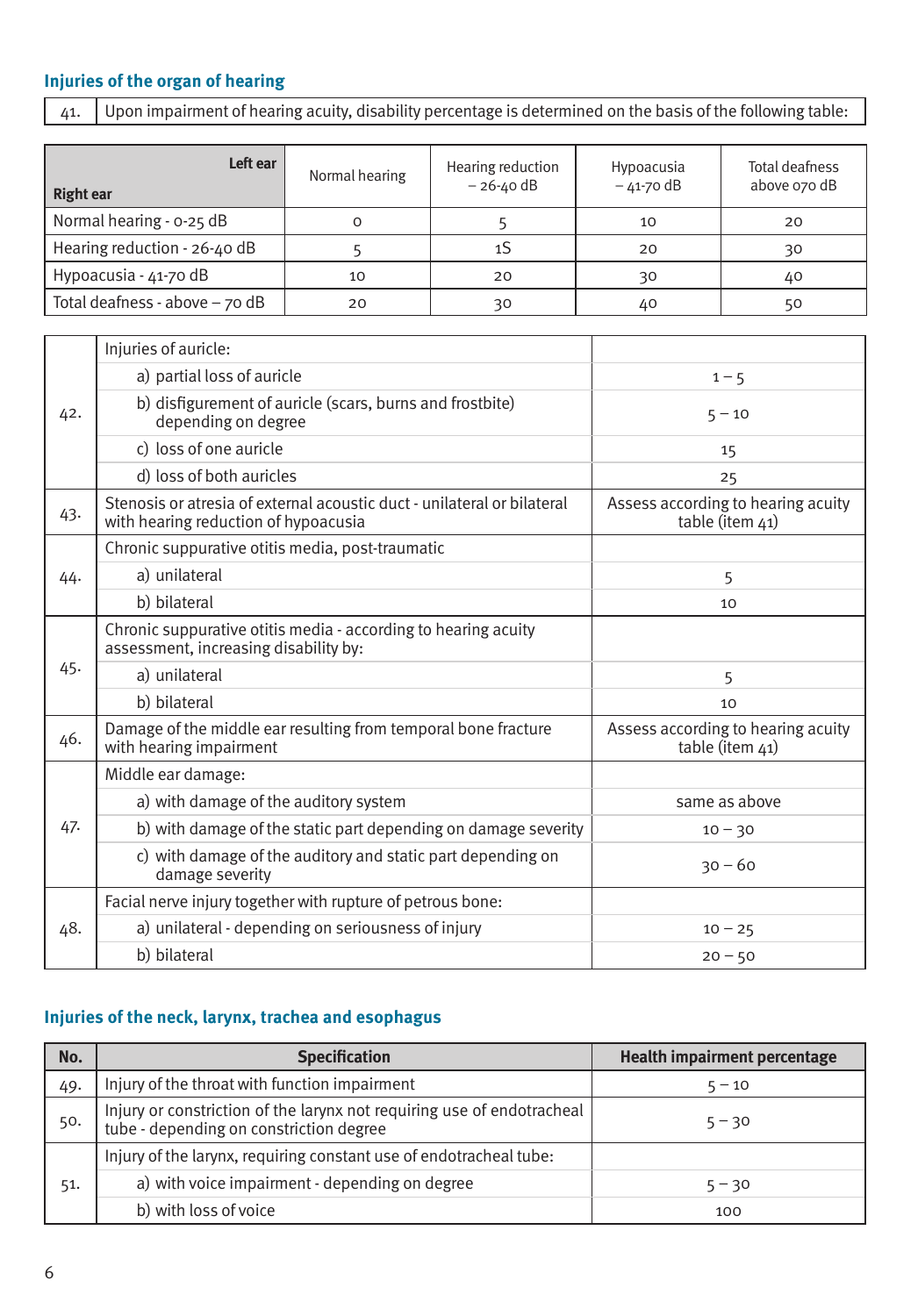|     | Injury of the larynx - depending on degree of constriction:                                                             |           |
|-----|-------------------------------------------------------------------------------------------------------------------------|-----------|
|     | a) without respiratory insufficiency                                                                                    | $1 - 15$  |
| 52. | b) with respiratory insufficiency                                                                                       | $10 - 50$ |
|     | c) with respiratory and circulatory insufficiency                                                                       | $40 - 60$ |
|     | Esophagus injury causing:                                                                                               |           |
| 53. | a) partial feeding difficulty - depending on degree of impairment<br>of feeding                                         | $10 - 30$ |
|     | b) feeding only by liquids                                                                                              | 50        |
|     | c) total esophagus impairment with a permanent gastric fistula                                                          | 80        |
| 54. | Damaging of soft tissue of the skin, muscles, vessels, nerves depen-<br>ding on scars, neck mobility, head positioning: |           |
|     | a) slight                                                                                                               | $1 - 5$   |
|     | b) severe                                                                                                               | $5 - 20$  |
|     | <b>CAUTION:</b> damaging of soft tissue accompanied by spine injury                                                     |           |

# **Chest injuries and their consequences**

| No. | <b>Specification</b>                                                                                                                                                                                                                                                                                            | <b>Health impairment percentage</b> |
|-----|-----------------------------------------------------------------------------------------------------------------------------------------------------------------------------------------------------------------------------------------------------------------------------------------------------------------|-------------------------------------|
|     | Injuries of soft tissue of the chest - depending on chronic pain, size of<br>scars, muscle defects and degree of breathing impairment                                                                                                                                                                           |                                     |
| 55. | a) moderate                                                                                                                                                                                                                                                                                                     | $1 - 5$                             |
|     | b) severe                                                                                                                                                                                                                                                                                                       | $5 - 20$                            |
| 56. | Loss of nipple in women - depending on disfigurement and scars.<br>partial or total                                                                                                                                                                                                                             | $1 - 15$                            |
|     | Loss of breast depending on defect and scar size:                                                                                                                                                                                                                                                               |                                     |
|     | a) partial                                                                                                                                                                                                                                                                                                      | $5 - 10$                            |
| 57. | b) total                                                                                                                                                                                                                                                                                                        | $15 - 20$                           |
|     | c) with a part of the pectoral muscle                                                                                                                                                                                                                                                                           | $20 - 25$                           |
|     | Rib injury (fracture etc.):                                                                                                                                                                                                                                                                                     |                                     |
| 58. | a) with disfigurement and without reducing vital lung capacity                                                                                                                                                                                                                                                  | $1 - 7$                             |
|     | b) with disfigurement and with reduction of vital lung capacity                                                                                                                                                                                                                                                 | $8 - 20$                            |
|     | - depending on degree of reduction of vital lung capacity                                                                                                                                                                                                                                                       |                                     |
| 59. | Sternum fracture with deformation                                                                                                                                                                                                                                                                               | $1 - 8$                             |
| 60. | Rib or sternum osteitis (fistula)                                                                                                                                                                                                                                                                               | $10 - 20$                           |
|     | Injury of the lungs and pleura (pleural adhesions, damaging of lung<br>tissue, lung tissue defects, foreign bodies etc.):                                                                                                                                                                                       |                                     |
| 61. | a) without respiratory failure                                                                                                                                                                                                                                                                                  | $1 - 7$                             |
|     | b) with respiratory failure - depending on degree                                                                                                                                                                                                                                                               | $8 - 40$                            |
| 62. | Damaging of lung tissue with complications due to pleural fistula,<br>fistula lung abscess - depending on degree of respiratory failure<br><b>CAUTION:</b> during assessment according to clauses 58, 61, 62,<br>damages to lung tissue and respiratory failure are to be<br>confirmed by spirometry and X-ray. | $40 - 80$                           |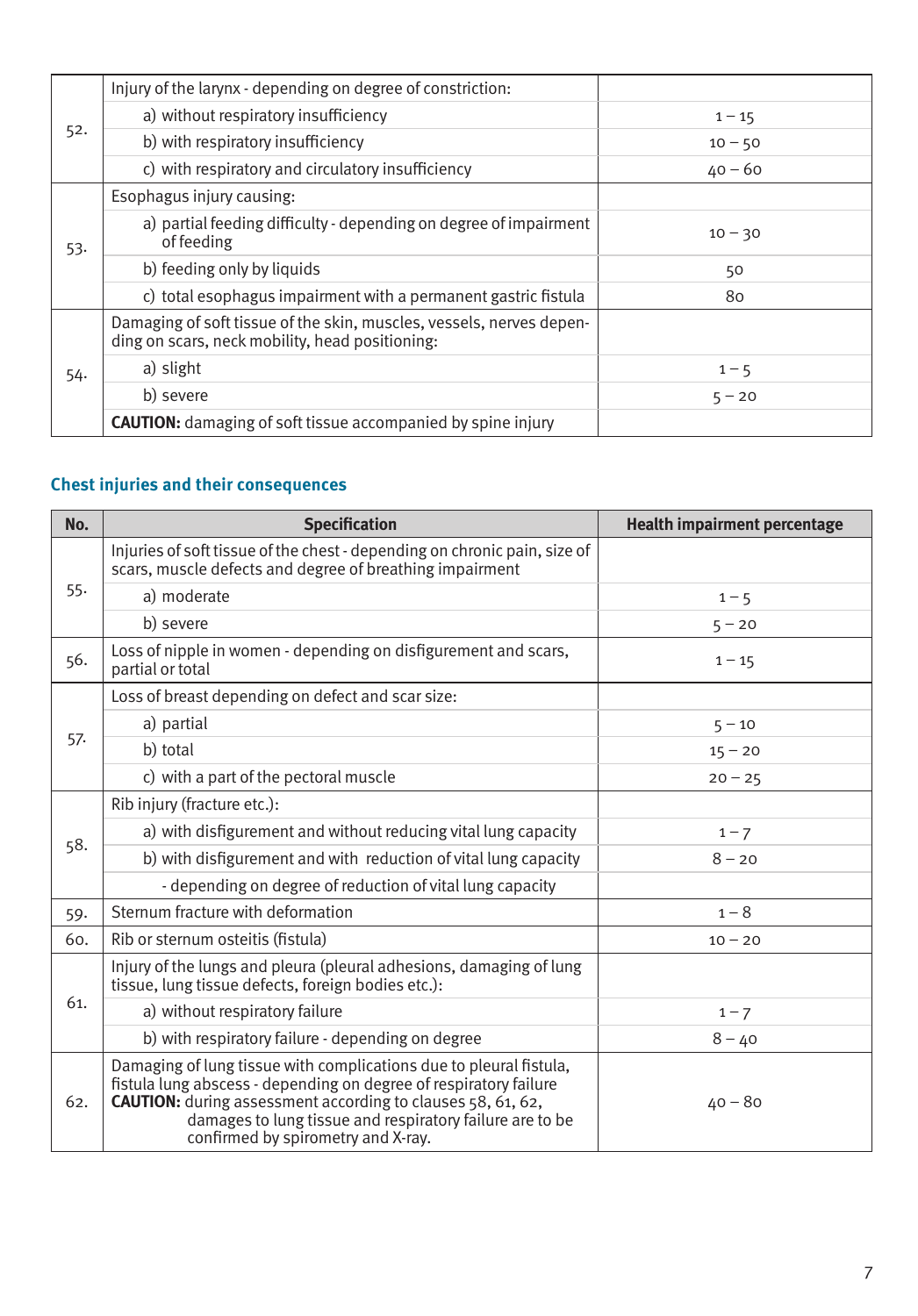|     | Heart or pericardium injury:                                                                                                                              |           |
|-----|-----------------------------------------------------------------------------------------------------------------------------------------------------------|-----------|
|     | a) with functioning circulatory system                                                                                                                    | $5 - 10$  |
|     | b) with symptoms of relative efficiency of circulatory system                                                                                             | $20 - 30$ |
| 63. | c) with symptoms of circulatory insufficiency - depending on<br>degree of insufficiency                                                                   | $30 - 90$ |
|     | <b>CAUTION:</b> degree of heart injury is to be assessed on the basis of<br>Xray examination and electrocardiographic investigation<br>and echocardiogram |           |
| 64. | Diaphragmatic hernia - as in item above                                                                                                                   |           |

# **Abdomen injuries and their consequences**

| No. | <b>Specification</b>                                                                                                                                                                                                                                                                                                   | <b>Health impairment percentage</b> |
|-----|------------------------------------------------------------------------------------------------------------------------------------------------------------------------------------------------------------------------------------------------------------------------------------------------------------------------|-------------------------------------|
| 65. | Injuries to abdominal integument (traumatic hernia, fistulas, scars<br>etc.) - depending on location and size of damage to the abdominal<br>cavity<br><b>CAUTION:</b> traumatic hernia is hernia caused by post-traumatic<br>damaging of abdominal integument (e.g. after rupture of<br>abdominal integument muscles). | $1 - 20$                            |
|     | Damages to stomach, intestines and omentum:                                                                                                                                                                                                                                                                            |                                     |
| 66. | a) without impairment of functions of gastrointestinal tract and<br>with sufficient nutrition                                                                                                                                                                                                                          | $3 - 10$                            |
|     | b) with dyspepsia and insufficient nutrition - depending on<br>degree of disorder and condition with regard to nutrition                                                                                                                                                                                               | $10 - 40$                           |
| 67. | Intestinal and stercoral fistulas and artificial anus - depending on<br>degree of soiling and inflammatory lesions of tissue surrounding<br>fistula:                                                                                                                                                                   |                                     |
|     | a) of the small intestine                                                                                                                                                                                                                                                                                              | $30 - 80$                           |
|     | b) of the colon                                                                                                                                                                                                                                                                                                        | $20 - 50$                           |
| 68. | Perirectal fistulas                                                                                                                                                                                                                                                                                                    | $5 - 15$                            |
| 69. | Damaging of anal sphincter, resulting in permanent, total feces and<br>gas incontinence                                                                                                                                                                                                                                | 60                                  |
| 70. | Proctoprosia - depending on degree of proctoprosia                                                                                                                                                                                                                                                                     | $10 - 30$                           |
|     | Loss of spleen                                                                                                                                                                                                                                                                                                         |                                     |
| 71. | a) without major changes in blood count                                                                                                                                                                                                                                                                                | 15                                  |
|     | b) with changes in blood count                                                                                                                                                                                                                                                                                         | $20 - 30$                           |
|     | Damage to the liver, bile ducts or pancreas                                                                                                                                                                                                                                                                            |                                     |
| 72. | a) with moderate impairment of their function                                                                                                                                                                                                                                                                          | $5 - 10$                            |
|     | b) with medium and severe impairment of their function depen-<br>ding on degree                                                                                                                                                                                                                                        | $15 - 60$                           |

## **Damaging of urogenital organs**

| No. | <b>Specification</b>                                                              | Health impairment percentage |
|-----|-----------------------------------------------------------------------------------|------------------------------|
| 73. | Damaging of one kidney or both kidneys leading to impairment<br>of their function | $1 - 30$                     |
| 74. | Loss of one kidney while the other kidney is healthy and functioning<br>normally  | 25                           |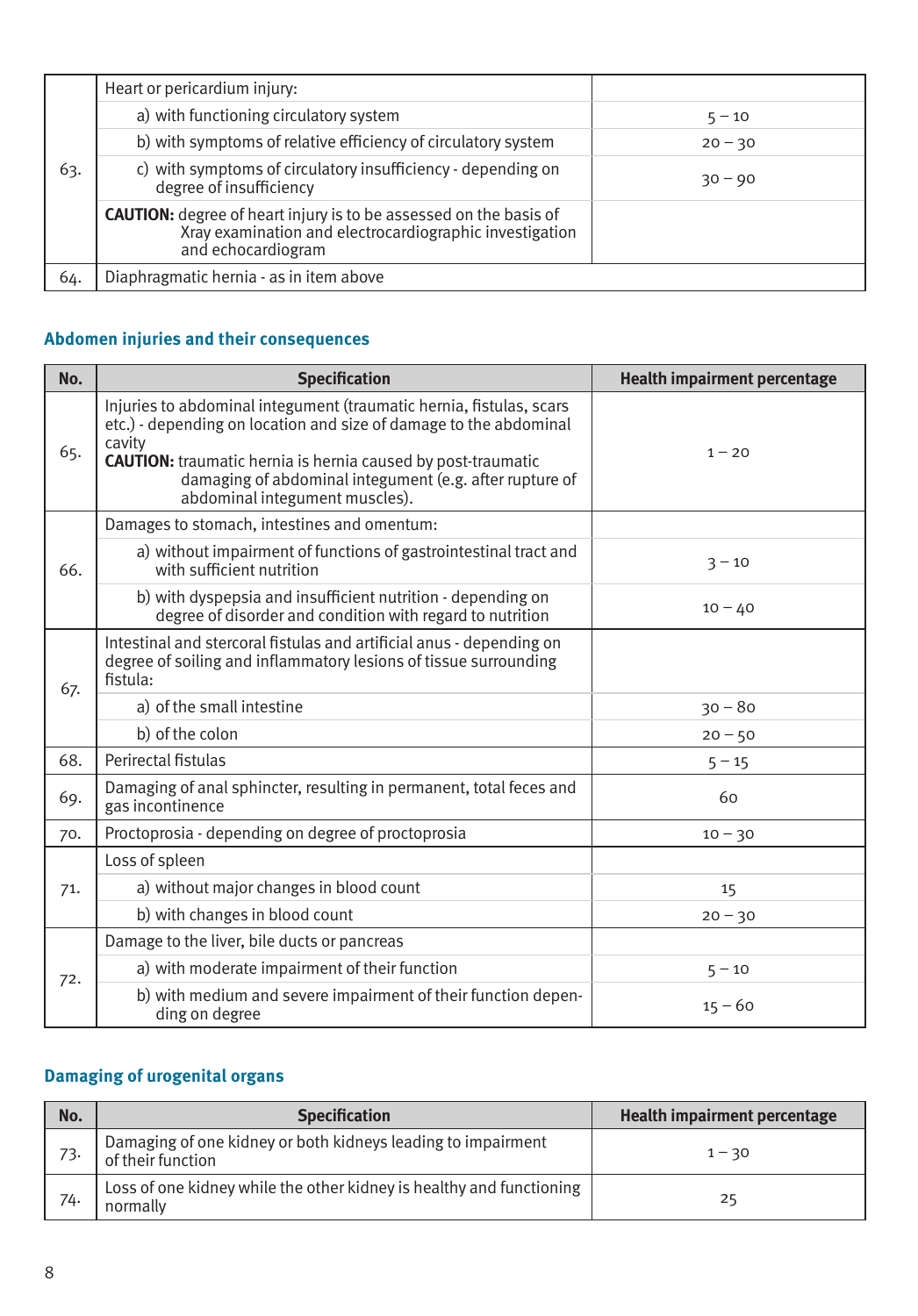| 75. | Loss of one kidney accompanied by impairment of functioning of<br>the other kidney                                                | $30 - 70$ |
|-----|-----------------------------------------------------------------------------------------------------------------------------------|-----------|
| 76. | Damage to ureter resulting in narrowing of its lumen                                                                              | $1 - 15$  |
| 77. | Damage to the bladder - depending on degree of reduction in its<br>capacity, urination impairment, chronic inflammatory condition | $10 - 30$ |
| 78. | Fistulas of urinary tract and bladder - depending on degree<br>of permanent soiling with urine                                    | $20 - 50$ |
|     | Narrowing of urethra:                                                                                                             |           |
|     | a) resulting in difficulty passing urine                                                                                          | $5 - 15$  |
| 79. | b) with urinary incontinence or retention of urine, without<br>secondary complications                                            | $20 - 30$ |
|     | c) with urinary incontinence or retention of urine, with compli-<br>cations                                                       | $30 - 50$ |
| 80. | Loss of penis                                                                                                                     | 40        |
| 81. | Partial loss of penis                                                                                                             | $10 - 30$ |
|     | Loss of one testicle or ovary                                                                                                     |           |
| 82. | a) up to $45$ years of age                                                                                                        | 20        |
|     | b) after 45 years of age                                                                                                          | 10        |
|     | Loss of both testicles or ovaries:                                                                                                |           |
| 83. | a) up to $45$ years of age                                                                                                        | 40        |
|     | b) after 45 years of age                                                                                                          | 20        |
| 84. | Post-traumatic hydrocele                                                                                                          | $5 - 10$  |
|     | Loss of uterus:                                                                                                                   |           |
| 85. | a) up to $45$ years of age                                                                                                        | 40        |
|     | b) after 45 years of age                                                                                                          | 20        |
|     | Damaging of the crotch resulting in prolapse of reproductive organs:                                                              |           |
| 86. | a) vagina                                                                                                                         | 10        |
|     | b) vagina and uterus                                                                                                              | 30        |

### **Acute poisoning and its effects**

| No. | <b>Specification</b>                                                                                                                                                                                                                                                                                     | <b>Health impairment percentage</b> |
|-----|----------------------------------------------------------------------------------------------------------------------------------------------------------------------------------------------------------------------------------------------------------------------------------------------------------|-------------------------------------|
|     | Sudden poisoning with gas and/or substance (except for food<br>poisoning):                                                                                                                                                                                                                               |                                     |
| 87. | a) with recorded loss of conscience, but without secondary<br>complications                                                                                                                                                                                                                              | $1 - 10$                            |
|     | b) resulting in damaging of hematopoietic system and internal<br>organs (edema, chronic laryngitis, tracheitis and pleuritis<br>- depending on degree of damage                                                                                                                                          | $10 - 25$                           |
| 88. | Sudden food poisoning resulting in damage to parenchymatous<br>organs of the alimentary tract - depending on degree of damage<br><b>CAUTION:</b> damage to the nervous system due to sudden food poiso-<br>ning is to be assessed according to the appropriate items<br>pertaining of the nervous system | $5 - 15$                            |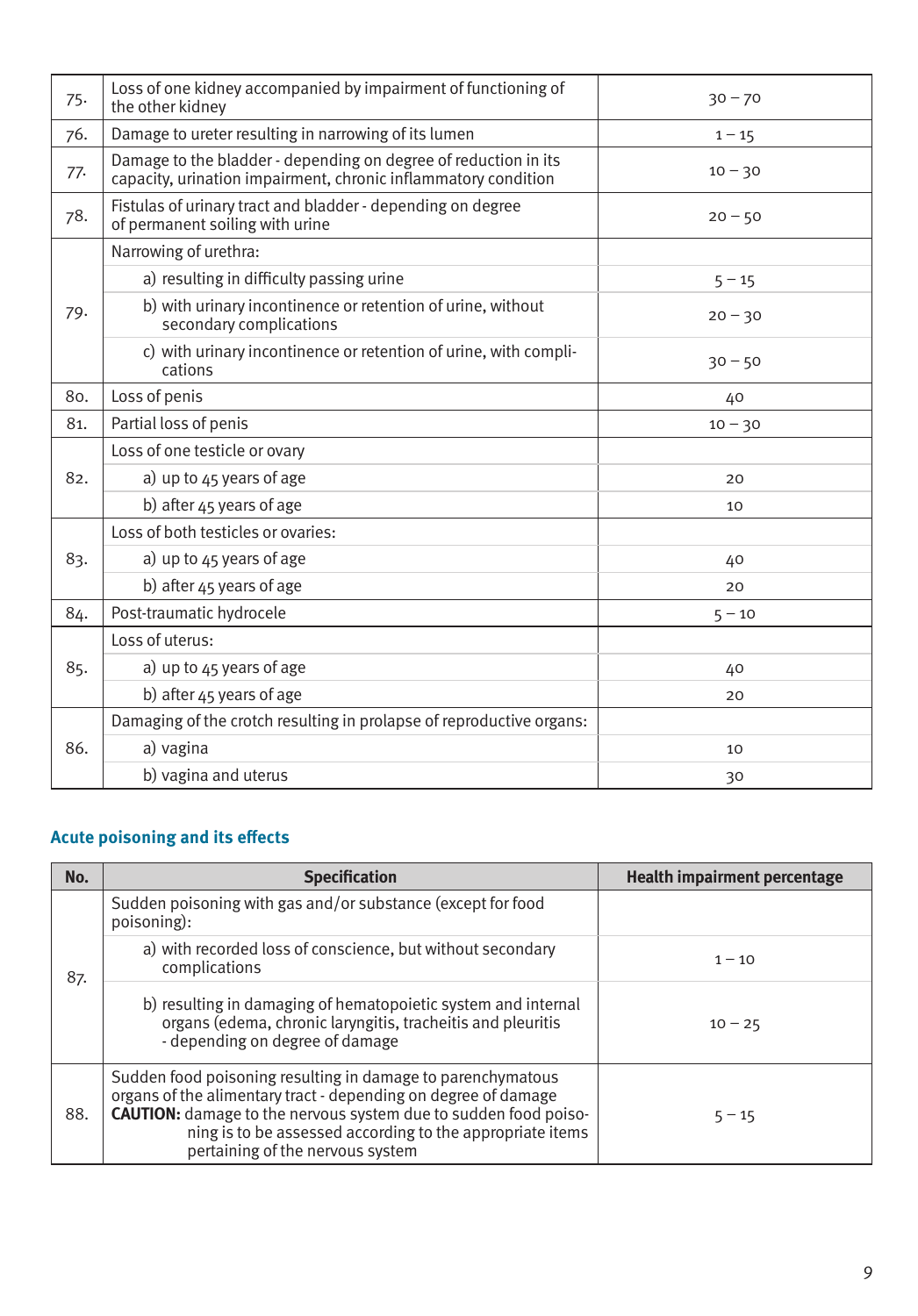# **Damage to the spine, spinal cord and its consequences**

| No. | <b>Specification</b>                                                                                                                                                                                                                                                                                                                                                                                                    | <b>Health impairment percentage</b> |
|-----|-------------------------------------------------------------------------------------------------------------------------------------------------------------------------------------------------------------------------------------------------------------------------------------------------------------------------------------------------------------------------------------------------------------------------|-------------------------------------|
|     | Damage to the spine in the cervical segment:                                                                                                                                                                                                                                                                                                                                                                            |                                     |
|     | a) mobility impairment with regard to rotation 20°-40°<br>and/or flexion 20°-40°                                                                                                                                                                                                                                                                                                                                        | $1 - 10$                            |
| 89. | b) mobility impairment with regard to rotation o°-20°<br>and/or flexion 0°-20°                                                                                                                                                                                                                                                                                                                                          | $10 - 20$                           |
|     | c) total rigidity with neutral head positioning                                                                                                                                                                                                                                                                                                                                                                         | 25                                  |
|     | d) total rigidity with unfavorable head positioning                                                                                                                                                                                                                                                                                                                                                                     | $25 - 40$                           |
|     | Damage to the spine in the chest segment (Th1-Th11):                                                                                                                                                                                                                                                                                                                                                                    |                                     |
|     | a) with mobility impairment (Schober test 2-3 cm, inclination<br>$15^{\circ} - 30^{\circ}$                                                                                                                                                                                                                                                                                                                              | $1 - 10$                            |
| 90. | b) with mobility impairment (Schober test o-2 cm, inclination<br>$0^0 - 15^0$                                                                                                                                                                                                                                                                                                                                           | $10 - 20$                           |
|     | c) presence of disc deformation above 10% of the height results<br>in increasing of disability level based on clause a)-b) by                                                                                                                                                                                                                                                                                           | $3 - 10$                            |
|     | d) presence of segmental instability results in increasing of<br>disability level based on clause a)-b) by                                                                                                                                                                                                                                                                                                              | 5                                   |
|     | Spine injury in the chest and lumbar section (TM-L5) depending<br>on restriction and deformation of discs:                                                                                                                                                                                                                                                                                                              |                                     |
|     | a) with mobility impairment (Schober test 7-5 cm, inclination<br>$30^{\circ} - 40^{\circ}$                                                                                                                                                                                                                                                                                                                              | $1 - 5$                             |
|     | b) with moderate mobility impairment (Schober test 5-3 cm,<br>inclination 20°-30°)                                                                                                                                                                                                                                                                                                                                      | $5 - 15$                            |
| 91. | c) with severe mobility impairment (Schober test o-3 cm,<br>inclination o°-20°)                                                                                                                                                                                                                                                                                                                                         | $15 - 25$                           |
|     | d) presence of disc deformation above 10% of the height results<br>in increasing of disability level based on clause a)-b) by                                                                                                                                                                                                                                                                                           | $5 - 10$                            |
|     | e) presence of segmental instability results in increasing of<br>disability level based on clause a)-b) by                                                                                                                                                                                                                                                                                                              | 5                                   |
| 92. | Isolated fracture of transverse or spinous process - depending on<br>dislocation, their number and spine restriction                                                                                                                                                                                                                                                                                                    | $1 - 8$                             |
| 93. | Spine injuries with complications in form of discitis, presence of<br>foreign bodies etc. are to be assessed according to item 89-92,<br>increasing the health impairment degree<br><b>CAUTION:</b> instability, spondylolisthesis - depending on degree,<br>to be assessed according to item 89-91. Injury to spine<br>muscles to be assessed according to degree of spine<br>movement restriction in a given segment. | $5 - 10$                            |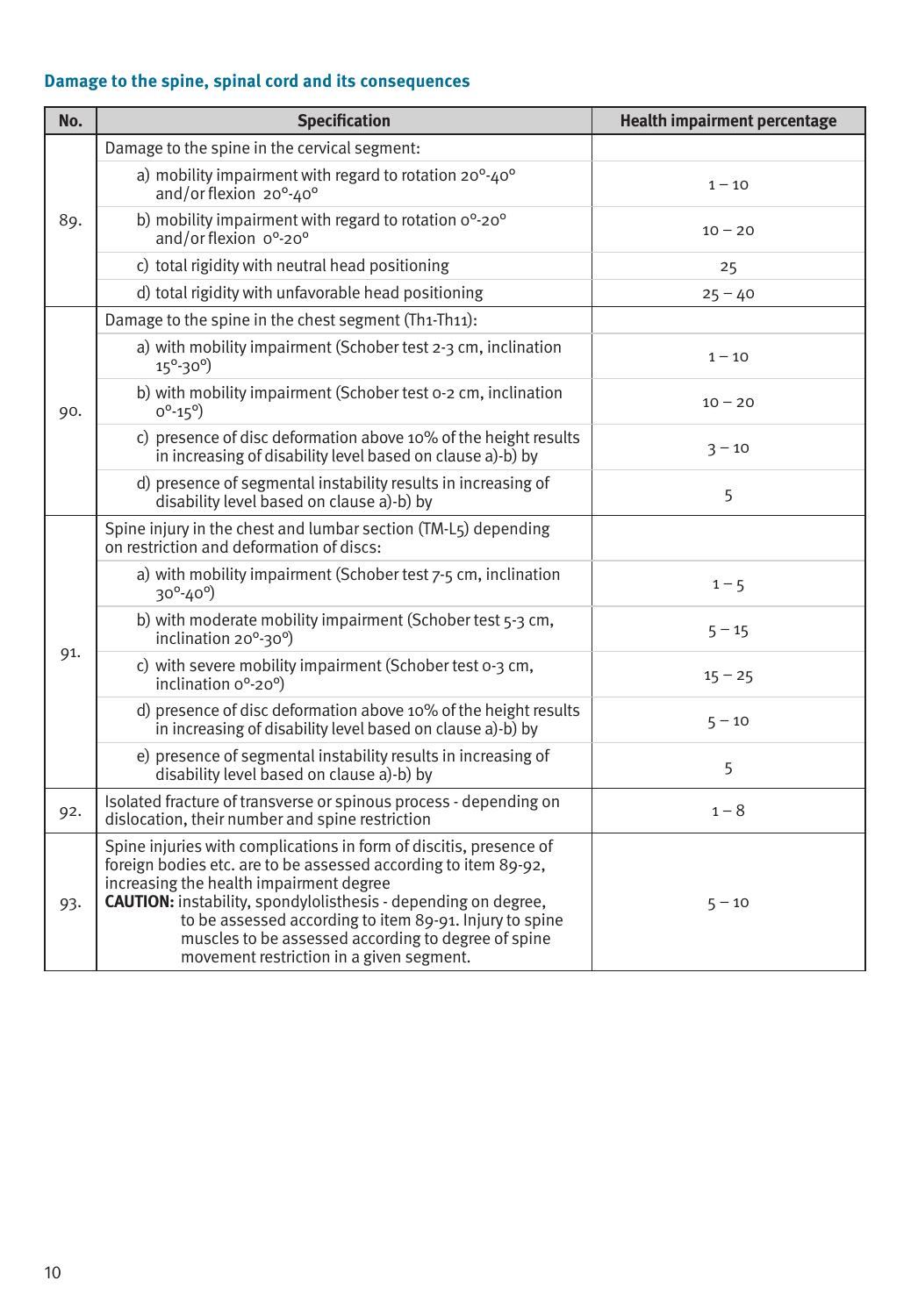|     | Injuries to spinal cord:                                                                                                                                                                                                               |           |
|-----|----------------------------------------------------------------------------------------------------------------------------------------------------------------------------------------------------------------------------------------|-----------|
|     | a) with symptoms of severing of spinal cord with total paralysis<br>or high degree paresis of two or four limbs                                                                                                                        | 100       |
|     | b) paresis of lower limbs without damage to upper part of the<br>spinal cord (upper limbs), allowing for movement using two<br>canes                                                                                                   | $60 - 80$ |
|     | c) paresis of lower limbs making it possible to move with<br>a single cane                                                                                                                                                             | $30 - 40$ |
| 94. | d) total paresis of both upper limbs with muscular atrophy,<br>dysesthesia and trophic lesions without paresis of lower<br>limbs (after an intramedullary hematomyelia)                                                                | 100       |
|     | e) high degree paresis of both upper limbs, substantial impa-<br>iring limb function (after intramedullary hematomyelia)                                                                                                               | $60 - 70$ |
|     | f) high degree paresis of both upper limbs (after intramedullary<br>hematomyelia)                                                                                                                                                      | $20 - 30$ |
|     | g) sphincter muscle and genital disorders without paresis<br>(conus medullaris syndrome)                                                                                                                                               | $20 - 40$ |
|     | Traumatic radiculopathy (pain, mobility, sensory or mixed)<br>- depending on degree of damage:<br>A. without objective deviations in neurological examination (only<br>subjective complaints - pain, numbness, sense of rigidity etc.) |           |
|     | a) of the neck                                                                                                                                                                                                                         | $1 - 5$   |
|     | b) of the chest                                                                                                                                                                                                                        | $1 - 7$   |
|     | c) lumbar-sacral                                                                                                                                                                                                                       | $1 - 5$   |
| 95. | B. with objective deviations in neurological examination (loss of<br>reflexes, muscular atrophy of the limbs, weakening of muscle<br>strength etc.)                                                                                    |           |
|     | a) of the neck                                                                                                                                                                                                                         | $5 - 10$  |
|     | b) of the chest                                                                                                                                                                                                                        | $3 - 8$   |
|     | c) lumbar-sacral                                                                                                                                                                                                                       | $5 - 10$  |
|     | C. with objective, very severe neurological deviations                                                                                                                                                                                 |           |
|     | a) of the neck                                                                                                                                                                                                                         | $10 - 20$ |
|     | b) of the chest                                                                                                                                                                                                                        | $8 - 12$  |
|     | c) lumbar-sacral                                                                                                                                                                                                                       | $10 - 20$ |
|     | D. coccyx radiculopathy                                                                                                                                                                                                                | 3         |

#### **Damage to uterus**

| No. | <b>Specification</b>                                                                                                                                                           | <b>Health impairment percentage</b> |
|-----|--------------------------------------------------------------------------------------------------------------------------------------------------------------------------------|-------------------------------------|
|     | Permanent separation of pubic symphysis or rupture of sacroiliac<br>joint - depending on degree of dislocation and walking disorders                                           |                                     |
| 96. | a) slight                                                                                                                                                                      | $1 - 10$                            |
|     | b) severe                                                                                                                                                                      | $10 - 35$                           |
| 97. | Fracture of uterus with pelvic girdle disruption, single or multi-site<br>- depending on deformation and walking disorder:<br>a) in the anterior segment (pubic, sciatic bone) | $1 - 10$                            |
|     | b) in the anterior and posterior segment (Malgaigne type)                                                                                                                      | $10 - 35$                           |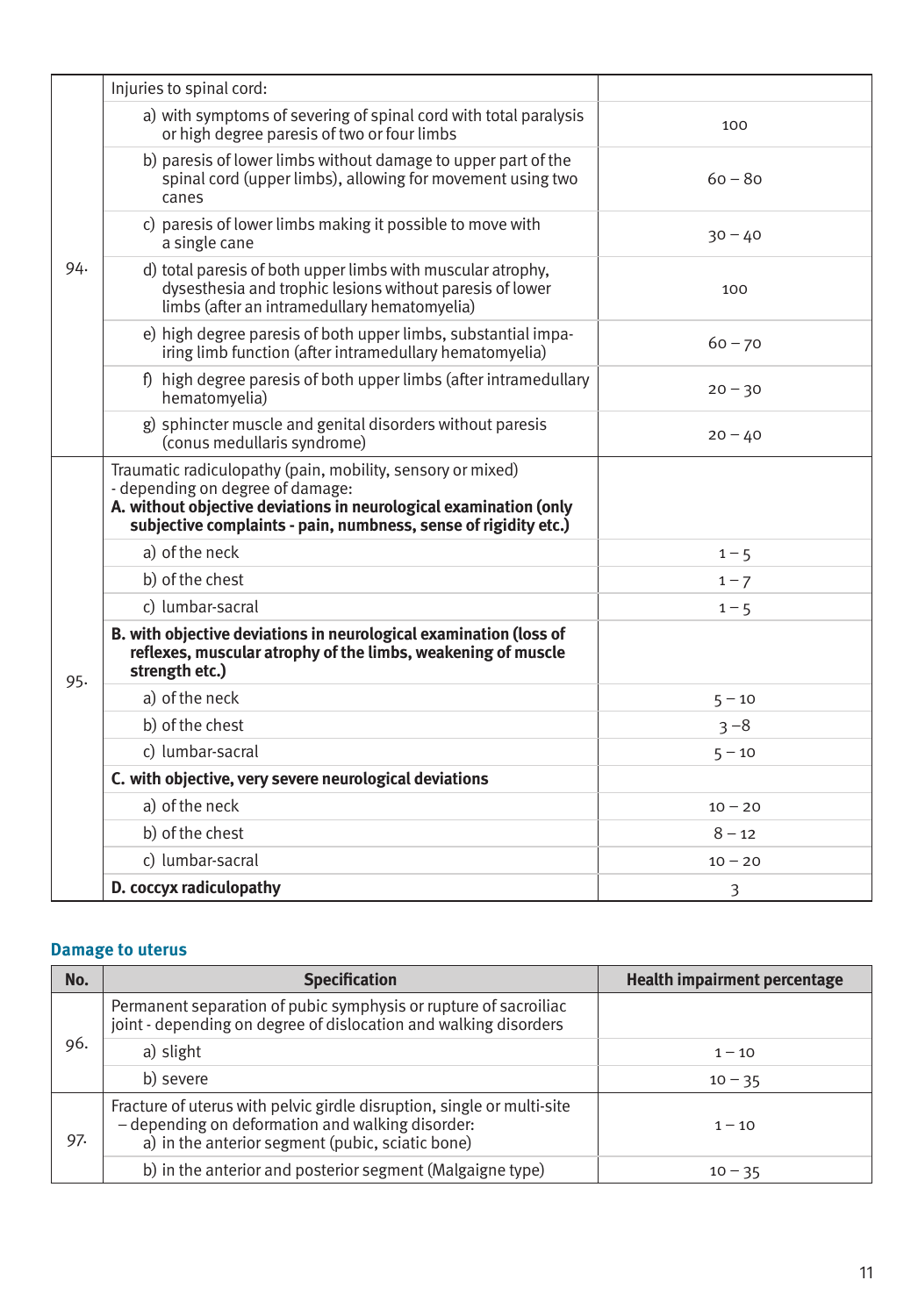| 98. | Fracture of hip joint cotyle, acetabular roof, bottom - depending on<br>dislocation, joint congruency, degree of luxation and movement<br>range: assessment according to hip joint damage (clause 145-148)<br><b>CAUTION:</b> hip joint injury, healed with artificial joint, to be assessed<br>according to degree of damage of the joint before the sur-<br>gery. Damage of artificial joint to be assessed according<br>to maximum percentage minus disability recorded prior<br>to artificial joint placement. |          |
|-----|--------------------------------------------------------------------------------------------------------------------------------------------------------------------------------------------------------------------------------------------------------------------------------------------------------------------------------------------------------------------------------------------------------------------------------------------------------------------------------------------------------------------|----------|
| 99. | Isolated fracture of uterus (iliac ala, iliac spine, ischiadic tuber)<br>- depending on deformation and function impairment<br><b>CAUTION:</b> accompanying injuries to uterus organs and neurological<br>symptoms are assessed additionally according to items<br>for appropriate injuries to uterus organs or neurological<br>injuries.                                                                                                                                                                          | $1 - 10$ |

#### **Upper limb injuries SHOULDER BLADE**

| No.  | <b>Specification</b>                                                                                                                                                                                                                                                                                    |           | <b>Health impairment percentage</b> |
|------|---------------------------------------------------------------------------------------------------------------------------------------------------------------------------------------------------------------------------------------------------------------------------------------------------------|-----------|-------------------------------------|
| 100. | Shoulder blade fracture:                                                                                                                                                                                                                                                                                | Right     | Left                                |
|      | a) shoulder blade fracture with insignificant displacement and<br>slight restriction of function of shoulder joint (flexion more<br>than $140^\circ$ , raising more than $140^\circ$ , internal rotation more<br>than $70^\circ$ )                                                                      | $1 - 5$   | $1 - 3$                             |
|      | b) shoulder blade fracture with visible displacement and mode-<br>rate restriction of function of shoulder joint (flexion 100°<br>$-140^\circ$ , raising 100 $^\circ$ -140 $^\circ$ , internal rotation 50 $^\circ$ -70 $^\circ$ )                                                                      | $5 - 15$  | $3 - 12$                            |
|      | c) shoulder blade fracture with serious displacement and<br>serious restriction of function of shoulder joint (flexion below<br>100°, raising below 100°, internal rotation below 50°)<br><b>CAUTION:</b> standard values for item 100 take into account the poten-<br>tial neurological complications. | $15 - 30$ | $12 - 25$                           |

# **CLAVICLE**

| No.  | <b>Specification</b>                                                                                                                                                               |           | Health impairment percentage |
|------|------------------------------------------------------------------------------------------------------------------------------------------------------------------------------------|-----------|------------------------------|
|      | Defectively healed fracture of clavicle - depending on degree of<br>deformation and restriction of movement:                                                                       | Right     | Left                         |
|      | a) with insignificant deformation and slight restriction of func-<br>tion of shoulder joint (flexion more than 140°, raising more<br>than 140°, internal rotation more than 70°)   | $1 - 5$   | $1 - 4$                      |
| 101. | b) with medium degree deformation and moderate restriction<br>of function of shoulder joint (flexion 100° -140°, raising 100°<br>-140°, internal rotation 50°-70°)                 | $5 - 20$  | $4 - 15$                     |
|      | c) with serious deformation and serious restriction of function<br>of shoulder joint (flexion below 100°, raising below 100°,<br>internal rotation below 50°)                      | $20 - 30$ | $15 - 25$                    |
| 102. | Pseudoarthrosis of clavicle - depending on deformation, disloca-<br>tion, impairment of limb function - increasing of disability level<br>specified on the basis of clause 101 by: | Right     | Left                         |
|      | a) insignificant changes                                                                                                                                                           | 5         | 3                            |
|      | b) significant changes                                                                                                                                                             |           | 5                            |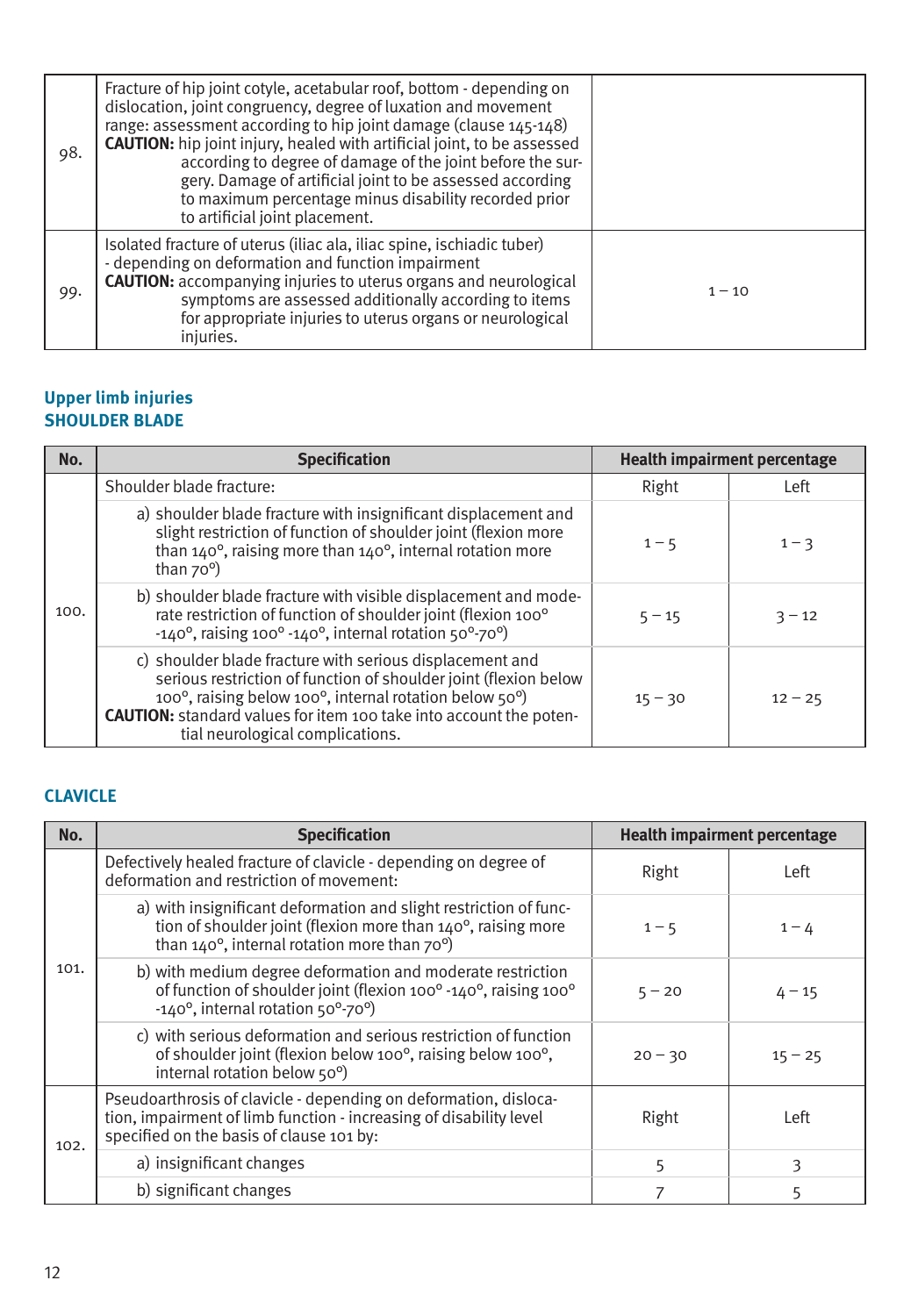|      | Dislocation of acromioclavicular joint or sternoclavicular articulation<br>- depending on restriction of movement, impairment of lifting<br>capability and degree of deformation:                                                                                             | Right              | Left              |
|------|-------------------------------------------------------------------------------------------------------------------------------------------------------------------------------------------------------------------------------------------------------------------------------|--------------------|-------------------|
|      | a) with insignificant deformation $(o/I^o)$ and slight restriction<br>of function of shoulder joint (flexion more than 140°, raising<br>more than 140°, internal rotation more than 70°)                                                                                      | $1 - 5$            | $1 - 4$           |
| 103. | b) with medium degree deformation $(1^{\circ}/11^{\circ})$ and moderate<br>restriction of function of shoulder joint (flexion 100° -140°,<br>raising 100° -140°, internal rotation 50°-70°)                                                                                   | $5 - 15$           | $4 - 10$          |
|      | c) with serious deformation (III <sup>o</sup> ) and serious restriction of<br>function of shoulder joint (flexion below 100°, raising below<br>100°, internal rotation below 50°)                                                                                             | $15 - 25$          | $10 - 20$         |
|      | Injury of clavicle with complications consisting of osteitis and pre-<br>sence of foreign bodies - to be assessed according to item 101-103,<br>increasing disability degree                                                                                                  | Right              | Left              |
| 104. | <b>CAUTION:</b> in the case of coexisting neurological complications,<br>assessment is to pertain to items referring to specific<br>limb section injuries - depending on function restriction<br>degree.                                                                      | 5                  | 5                 |
|      | Injury of the scapulo-humeral joint - depending on scars, restriction<br>of movement, muscular atrophy, dislocation, deformation of fractu-<br>red head, proximal epiphysis of humeral bone and other secondary<br>lesions:                                                   | Right              | Left              |
| 105. | a) With slight restriction of function of shoulder joint (flexion<br>more than $140^{\circ}$ , raising more than $140^{\circ}$ , internal rotation<br>more than 70°)                                                                                                          | $1 - 5$            | $1 - 4$           |
|      | b) with moderate restriction of function of shoulder joint (fle-<br>xion 100 $^{\circ}$ -140 $^{\circ}$ , raising 100 $^{\circ}$ -140 $^{\circ}$ , internal rotation 50 $^{\circ}$ -70 $^{\circ}$ )                                                                           | $5 - 15$           | $4 - 10$          |
|      | c) with serious restriction of function of shoulder joint (flexion<br>below 100°, raising below 100°, internal rotation below 50°)                                                                                                                                            | $15 - 30$          | $10 - 25$         |
| 106. | Inveterate non-reduced luxation of shoulder joint - depending<br>on movement range and positioning of limb                                                                                                                                                                    | Right<br>$20 - 35$ | Left<br>$15 - 30$ |
| 107. | Habitual or recurring dislocation confirmed by X-ray and doctor's<br>certificate of dislocation having taken place several (at least three)<br>times                                                                                                                          | Right<br>25        | Left<br>20        |
| 108. | Flail joint due to post-traumatic bone defects - depending<br>on function impairment<br><b>CAUTION:</b> flaccid joint due to paralysis is assessed according to<br>neurological                                                                                               | Right<br>$25 - 35$ | Left<br>$20 - 30$ |
|      | Stiffness of shoulder joint understood as total lack of mobility<br>in humeroscapular joint                                                                                                                                                                                   | Right              | Left              |
| 109. | a) in functionally favorable position (in abduction about 70°,<br>anteposition $35^{\circ}$ and external rotation about $25^{\circ}$ ) depending<br>on position and function                                                                                                  | $25 - 35$          | $15 - 25$         |
|      | b) in functionally unfavorable position                                                                                                                                                                                                                                       | 40                 | 35                |
| 110. | Cicatricial contracture of shoulder joint depending on joint function<br>impairment - assessment according to clause 105                                                                                                                                                      |                    |                   |
| 111. | Shoulder injury with complications due to chronic osteitis, presence<br>of foreign bodies, fistulas and neurological symptoms is assessed<br>according to item 104-109, increasing the degree of health impair-<br>ment - depending on degree of complications and impairment | Right<br>8         | Left<br>6         |
| 112. | Limb loss about the shoulder                                                                                                                                                                                                                                                  | 75                 | 65                |
| 113. | Limb loss including scapula                                                                                                                                                                                                                                                   | 80                 | 70                |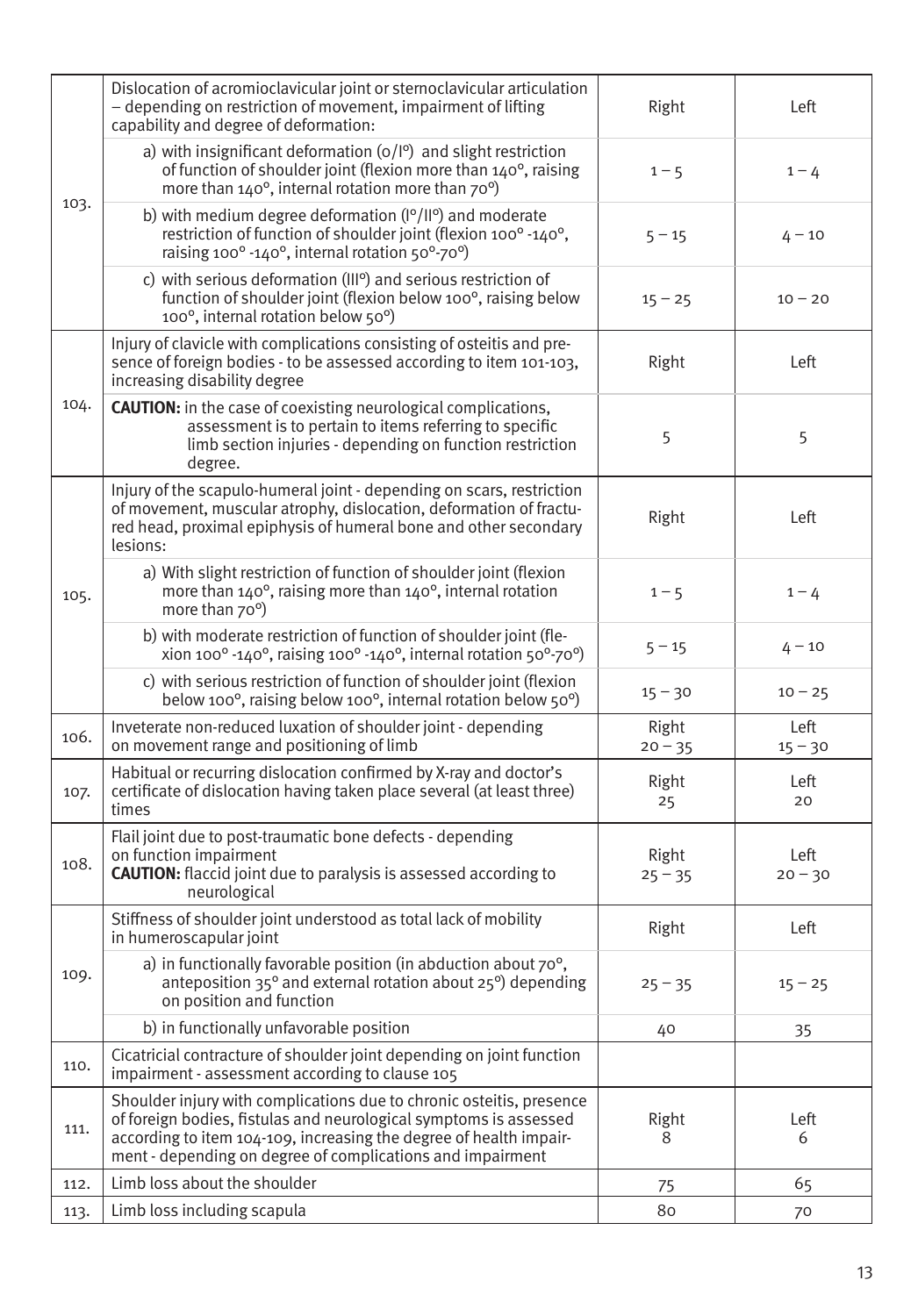#### **ARM**

| No.  | <b>Specification</b>                                                                                                                                                                                                                                                                                |           | <b>Health impairment percentage</b> |
|------|-----------------------------------------------------------------------------------------------------------------------------------------------------------------------------------------------------------------------------------------------------------------------------------------------------|-----------|-------------------------------------|
|      | Fracture of humerus shaft - depending on displacements, restrictions<br>of movement in glenohumeral and scapular joint and elbow joint;                                                                                                                                                             | Right     | Left                                |
|      | a) with slight dislocation and slight restriction of shoulder joint<br>function (flexion above $140^\circ$ , raising above $140^\circ$ , internal<br>rotation above 70°) and/or elbow (flexion above 120°,<br>extension deficit up to $5^\circ$ , full rotation movements)                          | $1 - 8$   | $1 - 5$                             |
| 114. | b) with medium dislocation and restriction of shoulder joint<br>function (flexion 100 $^{\circ}$ -140 $^{\circ}$ , raising 100 $^{\circ}$ -140 $^{\circ}$ , internal<br>rotation 50°-°70°) and/or elbow (flexion 120°90°, extension<br>deficit $5^{\circ}$ -30°, rotation movements limited to 60°) | $8 - 15$  | $5 - 10$                            |
|      | c) with serious dislocation and restriction of shoulder joint<br>function (flexion below 100°, raising below100°, internal rota-<br>tion below 50 <sup>o</sup> -) and/or elbow (flexion below 90 <sup>o</sup> , extension<br>deficit above 30°, rotation movements limited above 60°)               | $15 - 25$ | $10 - 20$                           |
|      | d) fractures with complications due to chronic osteitis, fistulas,<br>non-union of fragments, pseudoarthrosis, foreign bodies<br>and neurological symptoms<br>- same as in clauses a-c increasing disability degree by                                                                              | $7 - 15$  | $5 - 10$                            |
|      | Injuries of muscles, tendons and their attachments - depending on<br>secondary lesions and function impairment:                                                                                                                                                                                     | Right     | Left                                |
| 115. | a) with slight restriction of shoulder joint function (flexion<br>above 140°, raising above 140°, internal rotation above 70°)<br>and/or elbow (flexion above 120 $\degree$ , extension deficit up to $\frac{1}{2}\degree$ ,<br>full rotation movements)                                            | $1 - 5$   | $1 - 3$                             |
|      | b) with medium restriction of shoulder joint function (flexion<br>$100^{\circ}$ -140°, raising 100°-140°, internal rotation 50°-70°) and/<br>or elbow (flexion 120°90°, extension deficit 5°-30°, rotation<br>movements limited to 60°)                                                             | $5 - 10$  | $3 - 8$                             |
|      | c) with serious restriction of shoulder joint function (flexion<br>below 100°, raising below 100°, internal rotation below 50°)<br>and/or elbow (flexion below 90°, extension deficit above<br>30°, rotation movements limited above 60°)                                                           | $10 - 20$ | $8 - 15$                            |
|      | Limb loss about the arm:                                                                                                                                                                                                                                                                            | Right     | Left                                |
| 116. | a) with conservation only of $1/3$ of proximal humeral bone                                                                                                                                                                                                                                         | 70        | 65                                  |
|      | b) with longer stumps                                                                                                                                                                                                                                                                               | 65        | 60                                  |
| 117. | Muscle hernia depending on size                                                                                                                                                                                                                                                                     | $1 - 3$   | $1 - 3$                             |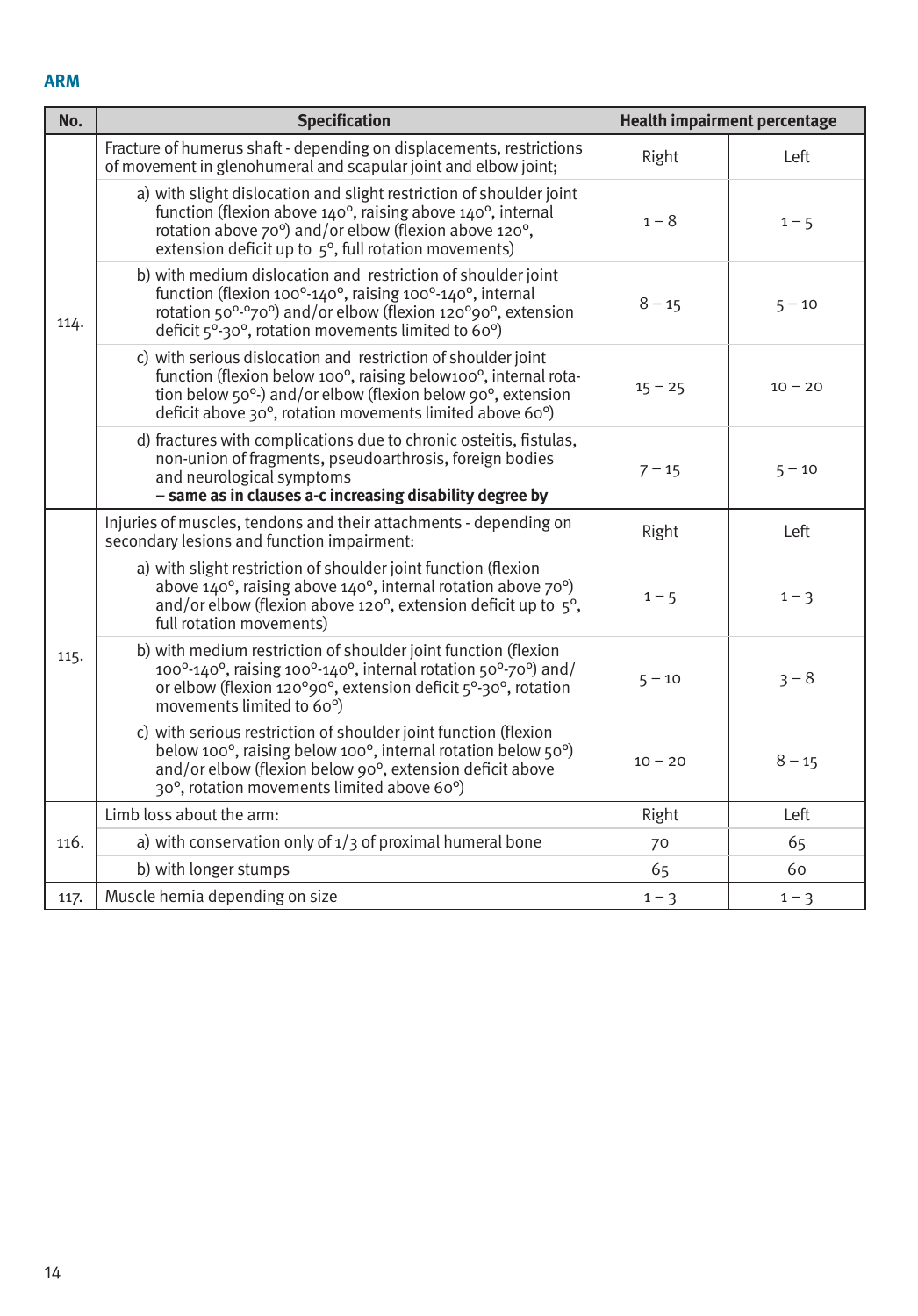### **ELBOW JOINT**

| No.  | <b>Specification</b>                                                                                                                                                                           |           | <b>Health impairment percentage</b> |
|------|------------------------------------------------------------------------------------------------------------------------------------------------------------------------------------------------|-----------|-------------------------------------|
|      | Fracture of peripheral epiphysis of humeral bone, olecranon,<br>radial bone head - depending on deformation and restriction of<br>movement:                                                    | Right     | Left                                |
|      | a) with slight dislocation and slight restriction of elbow joint<br>function (flexion above 120 $\degree$ , extension deficit up to $5\degree$ , full<br>rotational movements)                 | $1 - 5$   | $1 - 4$                             |
| 118. | b) with moderate dislocation and restriction of function of<br>elbow joint (flexion 120 $^{\circ}$ -90 $^{\circ}$ , extension deficit $5^{\circ}$ -30 $^{\circ}$ ,<br>rotation limited to 60°) | $5 - 15$  | $4 - 10$                            |
|      | c) with substantial dislocation and restriction of movement of<br>elbow joint (flexion below 90°, extension deficit above 30°,<br>rotational movement restricted above 60°)                    | $15 - 25$ | $10 - 20$                           |
|      | Stiffness of elbow joint:                                                                                                                                                                      | Right     | Left                                |
|      | a) while flexion close to right angle with maintained rotational<br>movement of the forearm (75°-10°)                                                                                          | 30        | 25                                  |
| 119. | b) lacking rotational movement                                                                                                                                                                 | 35        | 30                                  |
|      | c) in other unfavorable positions depending on functional<br>usefulness of limb                                                                                                                | $30 - 45$ | $25 - 40$                           |
| 120. | Elbow joint contracture - depending on flexion and extension range<br>and degree of maintenance of rotational movement of forearm<br>according to clause 118                                   |           |                                     |

### **CAUTION:** any other injuries of elbow joint are to be assessed according to items 118-120

| 121. | Flail elbow joint - depending on degree of flaccidity and muscle<br>condition                                                                                                                     | $15 - 30$ | $15 - 25$ |
|------|---------------------------------------------------------------------------------------------------------------------------------------------------------------------------------------------------|-----------|-----------|
| 122. | Elbow joint injuries with complications due to chronic inflammatory<br>condition, fistulas, foreign bodies etc. are to be assessed according<br>to items 118-121, increasing disability degree by | Right     | Left      |
|      | <b>CAUTION:</b> full extension of elbow joint - $o^{\circ}$ , full flexion of elbow<br>joint $-145^\circ$ .                                                                                       | $2 - 5$   | $1 - 5$   |

### **FOREARM**

| No.  | <b>Specification</b>                                                                                                                                                                      |           | <b>Health impairment percentage</b> |
|------|-------------------------------------------------------------------------------------------------------------------------------------------------------------------------------------------|-----------|-------------------------------------|
| 123. | Fractures in the area of distal epiphysis of one or both forearm<br>bones, resulting in restriction of movement of wrist and deformation<br>- depending on degree of function impairment: | Right     | Left                                |
|      | a) with slight dislocation and slight restriction of wrist function<br>(dorsal and palmar flexion up to 60°)                                                                              | $1 - 5$   | $1 - 4$                             |
|      | b) with moderate dislocation and restriction of wrist function<br>(dorsal and palmar flexion $40^{\circ}$ - 60°)                                                                          | $5 - 15$  | $5 - 10$                            |
|      | c) with serious dislocation and restriction of wrist movement<br>(dorsal and palmar flexion below $40^{\circ}$ )                                                                          | $15 - 20$ | $10 - 15$                           |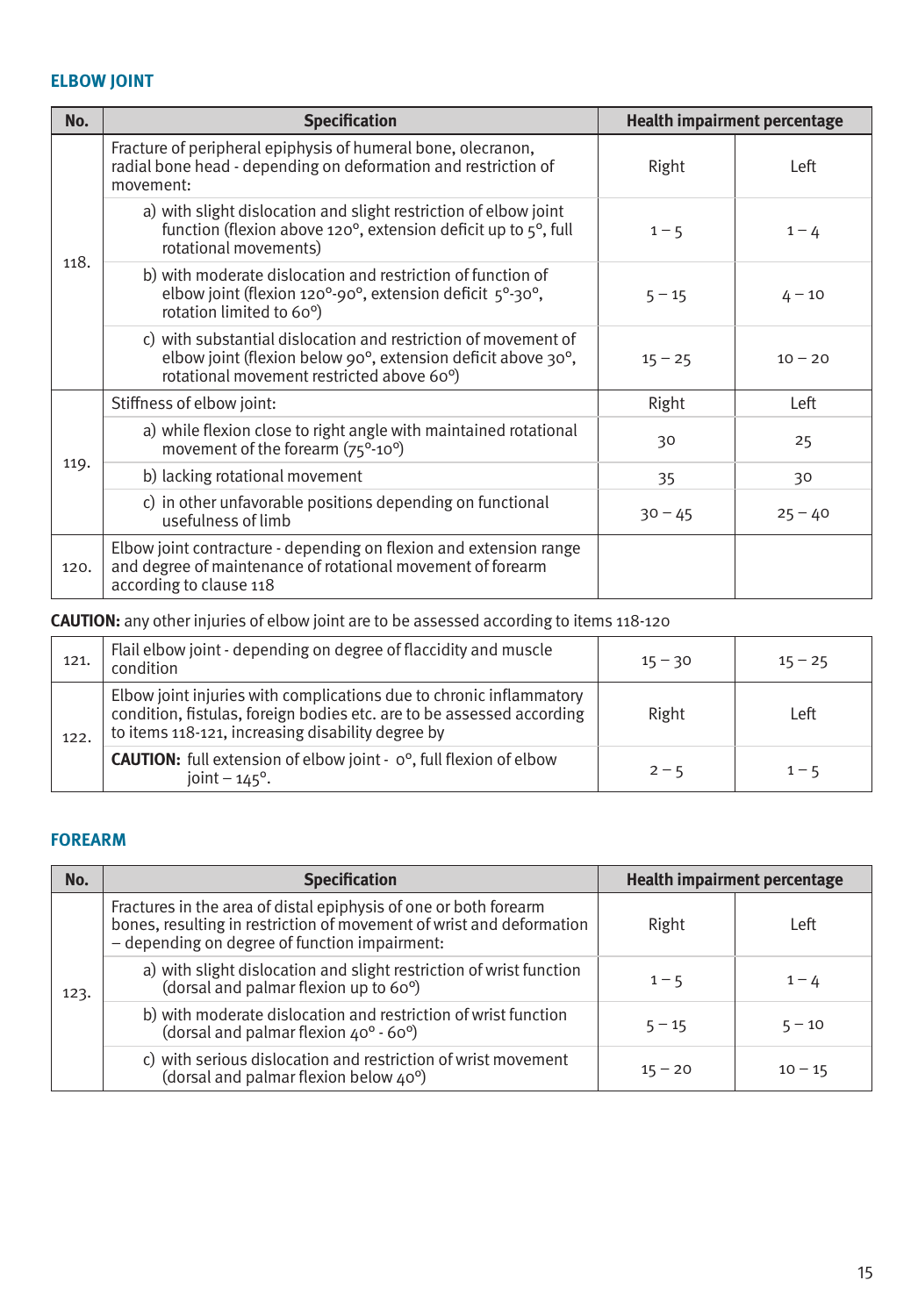|      | Fractures of one or both forearm bone shafts - depending on dislo-<br>cation, deformation and function impairment:                                                                                                                                                              | Right              | Left              |
|------|---------------------------------------------------------------------------------------------------------------------------------------------------------------------------------------------------------------------------------------------------------------------------------|--------------------|-------------------|
|      | a) with slight dislocation and slight restriction of elbow joint<br>function (flexion above 120 $\degree$ , extension deficit up to $5\degree$ , full<br>rotational movements) and/or wrist (dorsal and palmar<br>flexion up to 60°)                                            | $1 - 5$            | $1 - 4$           |
| 124. | b) with moderate dislocation and restriction of function of<br>elbow joint (flexion 120° -90°, extension deficit 5° -30°, rota-<br>tion limited to 60°) and/or wrist (dorsal and palmar flexion<br>$40^{\circ} - 60^{\circ}$                                                    | $5 - 15$           | $5 - 10$          |
|      | c) with substantial dislocation and restriction of movement<br>of elbow joint (flexion below 90°, extension deficit above<br>30°, rotational movement restricted above 60°) and/or wrist<br>(dorsal and palmar flexion below 40°)                                               | $15 - 25$          | $10 - 20$         |
| 125. | Injuries of soft parts of the forearm, skin, muscles, tendons, vessels<br>- depending on scale, injury and function impairment, secondary<br>lesions (trophic, circulatory, scars etc.):                                                                                        | Right              | Left              |
|      | a) slight lesions                                                                                                                                                                                                                                                               | $1 - 5$            | $1 - 4$           |
|      | b) serious lesions                                                                                                                                                                                                                                                              | $5 - 15$           | $4 - 10$          |
| 126. | Pseudoarthrosis of elbow or radial bone shaft - depending on<br>deformation, bone loss, function impairment and other secondary<br>lesions - assessment according to clause 124, increasing disability<br>degree by                                                             | Right<br>$5 - 10$  | Left<br>$2 - 7$   |
| 127. | Non-union of fragments, pseudoarthrosis of both forearm bones<br>- depending on deformation, bone loss, function impairment and<br>other secondary lesions - according to item 124, increasing disability<br>degree by                                                          | Right<br>$8 - 15$  | Left<br>$7 - 10$  |
| 128. | Forearm injury with complications due to chronic osteitis, fistulas,<br>presence of foreign bodies, bone tissue loss and neurological symp-<br>toms is assessed according to item 123-127, increasing the degree of<br>health impairment depending on severity of complications | Right<br>$1 - 10$  | Left<br>$1 - 6$   |
| 129. | Limb loss about the forearm - depending on stump properties and<br>usability for prosthesis placement                                                                                                                                                                           | Right<br>$55 - 65$ | Left<br>$55 - 60$ |
| 130. | Forearm loss in the wrist joint area                                                                                                                                                                                                                                            | 50                 | 45                |
|      |                                                                                                                                                                                                                                                                                 |                    |                   |

#### **WRIST**

| No.  | <b>Specification</b>                                                                                                                                                      | <b>Health impairment percentage</b> |           |
|------|---------------------------------------------------------------------------------------------------------------------------------------------------------------------------|-------------------------------------|-----------|
|      | Wrists injury: sprain, dislocation, fracture - depending on scars,<br>deformation, extent of injury, function impairment, trophic lesions<br>and other secondary lesions: | Right                               | Left      |
| 131. | a) with slight dislocation and slight restriction of wrist function<br>(dorsal and palmar flexion 40° -60°)                                                               | $1 - 5$                             | $1 - 4$   |
|      | b) with moderate dislocation and restriction of wrist function<br>(dorsal and palmar flexion 40° - 60°)                                                                   | $5 - 15$                            | $5 - 10$  |
|      | c) with serious dislocation and restriction of wrist movement<br>(dorsal and palmar flexion below 40°)                                                                    | $15 - 20$                           | $10 - 15$ |
|      | Total stiffness within wrist area:                                                                                                                                        | Right                               | Left      |
| 132. | a) in functionally favorable position - depending on degree of<br>function impairment of the palm and fingers                                                             | $15 - 30$                           | $10 - 20$ |
|      | b) in functionally unfavorable position - depending on degree of<br>function impairment of the palm and fingers                                                           | $25 - 35$                           | $20 - 30$ |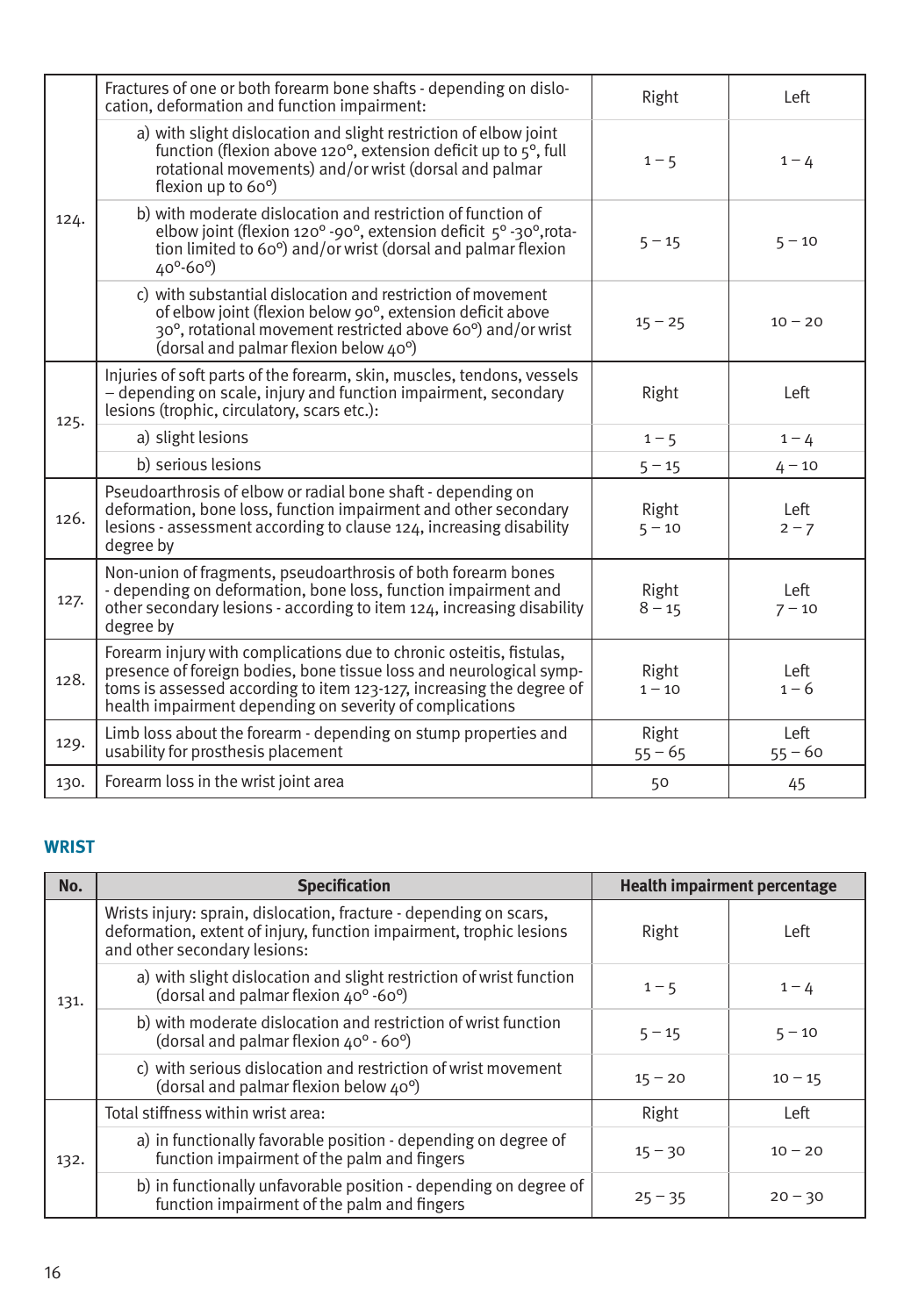| 133. | Wrist injuries with complications due to profound, permanent tro-<br>phic lesions, chronic suppurative infections of wrist bones, fistulas<br>and neurological lesions are assessed according to item 131-132,<br>increasing the degree of health impairment depending on severity<br>of complications | Right<br>$1 - 8$ | Left<br>$1 - 6$ |
|------|--------------------------------------------------------------------------------------------------------------------------------------------------------------------------------------------------------------------------------------------------------------------------------------------------------|------------------|-----------------|
| 134. | Hand loss about the wrist                                                                                                                                                                                                                                                                              | 45               | 40              |

# **METACARP**

| No.  | <b>Specification</b>                                                                                                                                                     |          | Health impairment percentage |
|------|--------------------------------------------------------------------------------------------------------------------------------------------------------------------------|----------|------------------------------|
| 135. | Injury of metacarpus, soft parts (skin, muscles, vessels, nerves),<br>bones depending on scars, deformations, hand function impair-<br>ment and other secondary lesions: | Right    | Left                         |
|      | a) slight deformation, movement restriction to 25% of the norm                                                                                                           | $1 - 4$  | $1 - 3$                      |
|      | b) moderate deformation, movement restriction to 25-50%<br>of the norm                                                                                                   | $5 - 8$  | $4 - 6$                      |
|      | c) extensive deformation, movement restriction above 50%<br>of the norm                                                                                                  | $9 - 12$ | $7 - 10$                     |

### **THUMB**

| No.  | <b>Specification</b>                                                                                                                                                                                                                                                            |           | <b>Health impairment percentage</b> |
|------|---------------------------------------------------------------------------------------------------------------------------------------------------------------------------------------------------------------------------------------------------------------------------------|-----------|-------------------------------------|
|      | Thumb loss - depending on loss scale, scars, deformations, stump<br>quality, finger movement restriction, hand function impairment and<br>other secondary lesions:                                                                                                              | Right     | Left                                |
|      | a) partial loss of bulb                                                                                                                                                                                                                                                         | $1 - 3$   | $1 - 2$                             |
|      | b) loss of bulb                                                                                                                                                                                                                                                                 | 4         | 3                                   |
| 136. | c) loss of ungual phalanx                                                                                                                                                                                                                                                       | $5 - 7$   | $3 - 5$                             |
|      | d) loss of ungual phalanx and basal phalanx (from $2/3$ of pha-<br>lanx length)                                                                                                                                                                                                 | 10        | $\overline{7}$                      |
|      | e) loss of ungual phalanx and basal phalanx below $2/3$ of<br>length or loss of both phalanxes excluding metacarpal bone                                                                                                                                                        | 15        | 10                                  |
|      | f) loss of both phalanxes with metacarpal bone                                                                                                                                                                                                                                  | 25        | 20                                  |
|      | Other thumb injuries: fracture, dislocation, muscle injury, tendon,<br>vessel, nerve injury - depending on scars, deformations, dysesthe-<br>sia, finger movement restriction, hand function impairment and<br>other secondary lesions:                                         | Right     | Left                                |
|      | a) slight restriction of function (summary flexure above 100°,<br>opposition up to - 1 cm)                                                                                                                                                                                      | $1 - 8$   | $1 - 5$                             |
| 137. | b) moderate restriction of function (summary flexure 70 <sup>o</sup> -100 <sup>o</sup> ,<br>opposition -2- -4 cm)                                                                                                                                                               | $8 - 15$  | $5 - 10$                            |
|      | c) serious restriction of function (summary flexure below $70^{\circ}$ ,<br>opposition below $-4$ cm)<br><b>CAUTION:</b> when assessing the degree of thumb function impair-<br>ment, it is necessary to take into account, in the first<br>place, opposition and grip ability. | $15 - 25$ | $10 - 20$                           |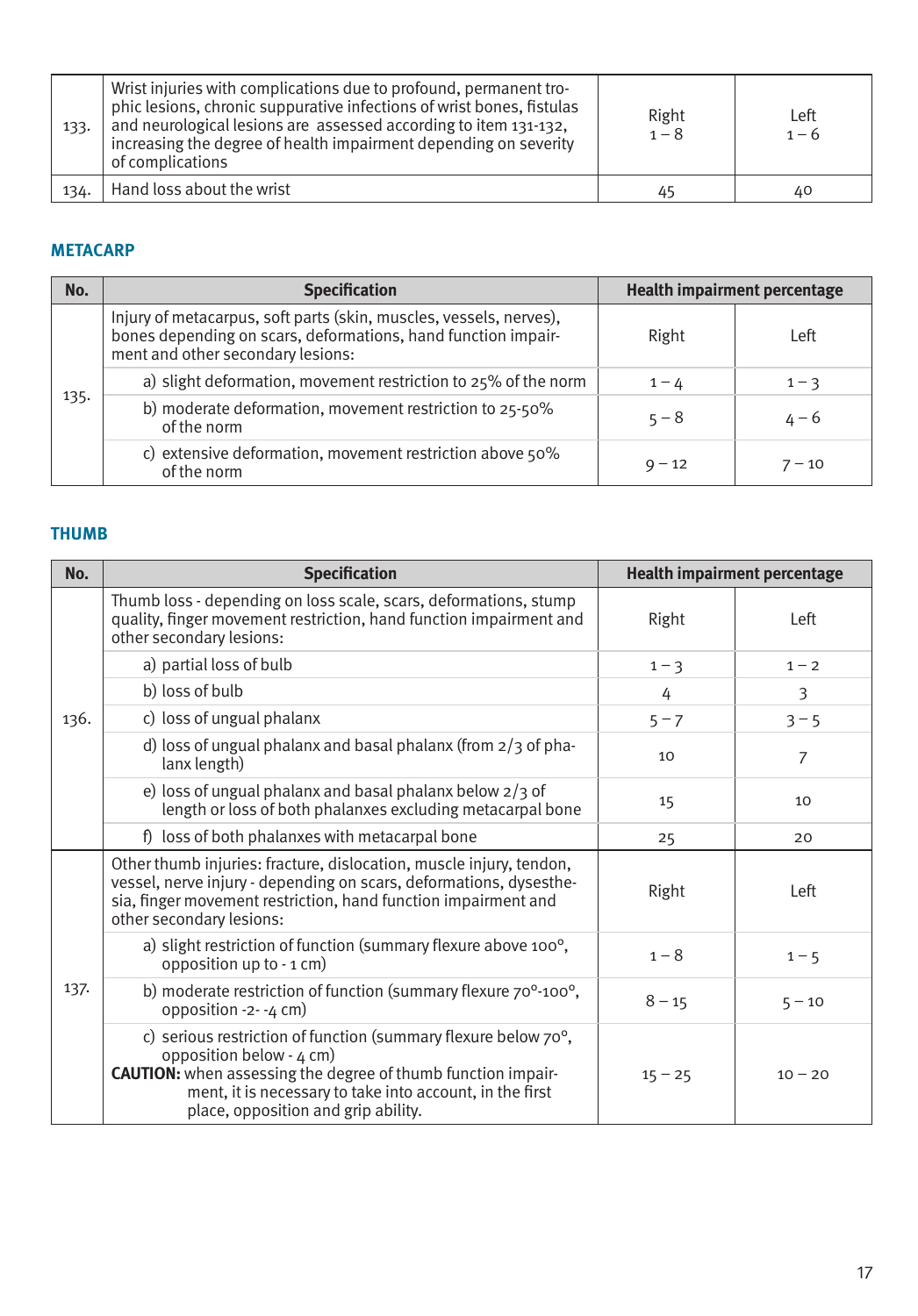# **FOREFINGER**

| No.  | <b>Specification</b>                                                                                                                                                                   |          | <b>Health impairment percentage</b> |
|------|----------------------------------------------------------------------------------------------------------------------------------------------------------------------------------------|----------|-------------------------------------|
|      | Loss about the forefinger                                                                                                                                                              | Right    | Left                                |
|      | a) partial loss of bulb                                                                                                                                                                | $1 - 3$  | $1 - 2$                             |
|      | b) loss of bulb                                                                                                                                                                        | 4        | 3                                   |
|      | c) loss of ungual phalanx                                                                                                                                                              | 5        | 4                                   |
| 138. | d) loss of ungual phalanx and a part of middle phalanx                                                                                                                                 | 8        | 6                                   |
|      | e) loss of ungual phalanx and middle phalanx                                                                                                                                           | 10       | 8                                   |
|      | f) loss of three phalanxes                                                                                                                                                             | 15       | 12                                  |
|      | g) loss of forefinger with metacarpal bone                                                                                                                                             | 20       | 16                                  |
|      | Summary full flexure of joints MCP, PIP, DIP = 260°                                                                                                                                    |          |                                     |
| 139. | Any other injuries within forefinger area: scars, tendon injuries,<br>deformations, joint contractures, stiffness, trophic lesions, sensory<br>lesions etc. - depending on the degree: | Right    | Left                                |
|      | a) slight restriction of movement (summary flexure up to 230 <sup>°</sup><br>and/or summary extension deficit up to 20 <sup>o</sup> )                                                  | $1 - 3$  | $1 - 2$                             |
|      | b) moderate restriction of movement (summary flexure up to<br>$230^{\circ}$ -160° and/or summary extension deficit up to $20^{\circ}$ -40°)                                            | $3 - 8$  | $2 - 5$                             |
|      | c) serious restriction of movement (summary flexure below<br>160° and/or summary extension deficit above 40°)                                                                          | $8 - 12$ | $5 - 10$                            |
|      | d) significant degree of lesion, bordering on forefinger loss<br>(finger uselessness)                                                                                                  | 15       | 12                                  |

### **THIRD, FOURTH, FIFTH FINGER**

| No.  | <b>Specification</b>                                                                                                                                                                                                                                                                                                                                                                                                                                                                       |                    | <b>Health impairment percentage</b> |
|------|--------------------------------------------------------------------------------------------------------------------------------------------------------------------------------------------------------------------------------------------------------------------------------------------------------------------------------------------------------------------------------------------------------------------------------------------------------------------------------------------|--------------------|-------------------------------------|
| 140. | Third, fourth, fifth finger - depending on degree of injury:                                                                                                                                                                                                                                                                                                                                                                                                                               | Right              | Left                                |
|      | a) partial loss of bulb                                                                                                                                                                                                                                                                                                                                                                                                                                                                    | $1 - 2$            | $\mathbf{1}$                        |
|      | b) loss of bulb or ungual phalanx                                                                                                                                                                                                                                                                                                                                                                                                                                                          | 2,5                | $\overline{2}$                      |
|      | c) loss of two phalanxes                                                                                                                                                                                                                                                                                                                                                                                                                                                                   | 5                  | 4,5                                 |
|      | d) loss of three phalanxes                                                                                                                                                                                                                                                                                                                                                                                                                                                                 | $7 - 8$            | $5 - 6$                             |
| 141. | Loss of fingers III, IV, V with metacarpal bone<br>Any other lesions of fingers III, IV, V and respective metacarpal<br>bones (scars, tendon injuries, deformations, joint contractures,<br>stiffness, trophic lesions, sensory lesions etc.) - leading to:                                                                                                                                                                                                                                |                    |                                     |
|      | a) slight restriction of movement (summary flexure up to 230 <sup>°</sup><br>and/or summary extension deficit up to 20°)                                                                                                                                                                                                                                                                                                                                                                   | $8 - 12$           | $6 - 8$                             |
|      | b) moderate restriction of movement (summary flexure up to<br>230°-160° and/or summary extension deficit up to 20°-40°)                                                                                                                                                                                                                                                                                                                                                                    | Prawa<br>$1 - 2$   | Lewa<br>$1 - 1, 5$                  |
| 142. | c) serious restriction of movement (summary flexure below<br>160 $^{\circ}$ and/or summary extension deficit above 40 $^{\circ}$ )<br><b>CAUTION:</b> for injuries encompassing higher number of fingers,<br>global assessment must be lower than overall loss of<br>these fingers and correspond with degree of usability of<br>the hand. Injuries of all fingers associated with complete<br>loss of hand usability must not exceed 45% for the right<br>hand and 40% for the left hand. | $2 - 3$<br>$4 - 6$ | $1,5 - 2$<br>$3 - 5$                |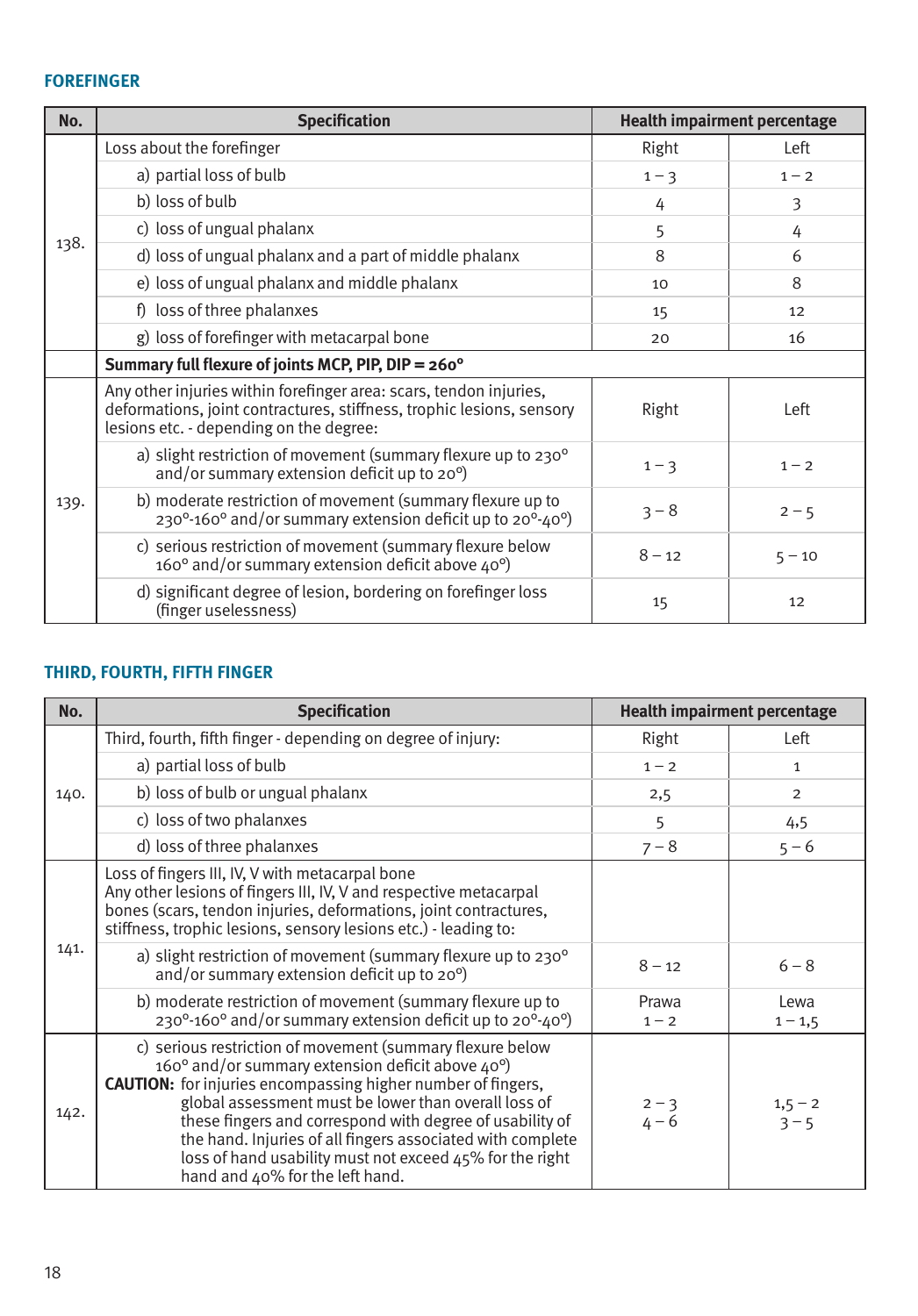#### **Lower limb injuries HIP JOINT**

| No.  | <b>Specification</b>                                                                                                                                                                                                                                                                                                                                                                                                                                                                                                                                                                                                                                                                    | <b>Health impairment percentage</b> |
|------|-----------------------------------------------------------------------------------------------------------------------------------------------------------------------------------------------------------------------------------------------------------------------------------------------------------------------------------------------------------------------------------------------------------------------------------------------------------------------------------------------------------------------------------------------------------------------------------------------------------------------------------------------------------------------------------------|-------------------------------------|
| 143. | Loss of lower limb due to exarticulation in hip joint                                                                                                                                                                                                                                                                                                                                                                                                                                                                                                                                                                                                                                   | 85                                  |
| 144. | Damage to soft tissue of ligament-joint apparatus, muscles, vessels,<br>nerves, skin - depending on degree of movement restriction:                                                                                                                                                                                                                                                                                                                                                                                                                                                                                                                                                     |                                     |
|      | a) slight restriction of movement (flexure up to 90°, abduction<br>up to 30 $^{\circ}$ , internal and external rotation up to 30 $^{\circ}$ )                                                                                                                                                                                                                                                                                                                                                                                                                                                                                                                                           | $1 - 6$                             |
|      | b) moderate restriction of movement (flexure 10° -90°,<br>abduction 20°-30°, internal and external rotation 20°-30°)                                                                                                                                                                                                                                                                                                                                                                                                                                                                                                                                                                    | $6 - 12$                            |
|      | c) serious restriction of movement (flexure below 70°, abduction<br>below 20°, internal and external rotation below 20°)                                                                                                                                                                                                                                                                                                                                                                                                                                                                                                                                                                | $12 - 20$                           |
|      | Stiffness of hip joint - depending on position and secondary static<br>and dynamic disorders:                                                                                                                                                                                                                                                                                                                                                                                                                                                                                                                                                                                           |                                     |
| 145. | a) in functionally favorable position                                                                                                                                                                                                                                                                                                                                                                                                                                                                                                                                                                                                                                                   | $20 - 30$                           |
|      | b) in functionally unfavorable position                                                                                                                                                                                                                                                                                                                                                                                                                                                                                                                                                                                                                                                 | $30 - 50$                           |
|      | Other consequences of hip joint injuries (dislocation, fracture<br>of proximal epiphysis of femoral bone, fracture of bone neck,<br>pertrochaneric and subtrochanteric fractures, trochanter fractures<br>etc.) - depending on the range of movement of dislocation, shorte-<br>ning, deformation and various secondary changes and subjective<br>complaints:                                                                                                                                                                                                                                                                                                                           |                                     |
| 146. | a) slight restriction of movement (flexure up to 90°, abduction<br>up to 30°, internal and external rotation up to 30°)                                                                                                                                                                                                                                                                                                                                                                                                                                                                                                                                                                 | $1 - 10$                            |
|      | b) medium restriction of movement (flexure 70-90°, abduction<br>20-30°, internal and external rotation 20-30°)                                                                                                                                                                                                                                                                                                                                                                                                                                                                                                                                                                          | $10 - 20$                           |
|      | c) serious restriction of movement (flexure below $70^{\circ}$ , abduction<br>below 20°, internal and external rotation below 20°)                                                                                                                                                                                                                                                                                                                                                                                                                                                                                                                                                      | $20 - 35$                           |
|      | d) with additional secondary consequences and lesions within<br>spine area, sacroiliac joint area, knee etc. - according to<br>clause a-c, increasing disability degree by.                                                                                                                                                                                                                                                                                                                                                                                                                                                                                                             | $5 - 10$                            |
| 147. | Contractures and stiffness with complications due to chronic<br>osteitis with fistulas, foreign bodies etc. - to be assessed according<br>to item 143-146, increasing disability degree - depending on scale of<br>complications by additional<br><b>CAUTION:</b> traumatic hip injury usually results in the following alte-<br>rations: blood-borne suppurative osteitis, osteoarticular<br>tuberculosis, neoplasms, aseptic bone necrosis, coxa<br>vara adolescentium and other deformations that lead to<br>static disorders. In the case of such illnesses, it is neces-<br>sary to pay particular attention to a causal relationship<br>between these illnesses and the accident. | $5 - 10$                            |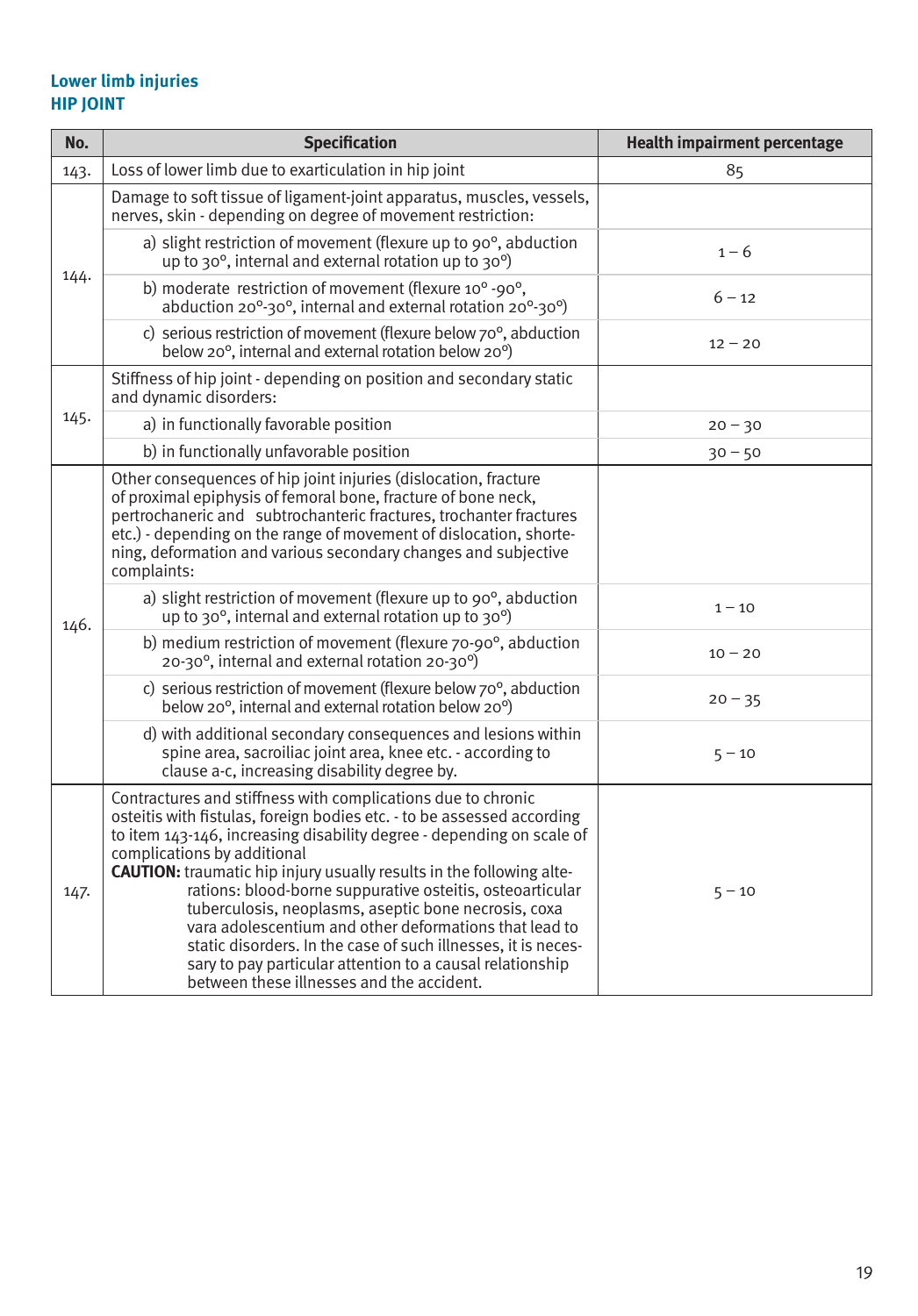### **THIGH**

| No.  | <b>Specification</b>                                                                                                                                                                                                                                                                                                                       | <b>Health impairment percentage</b> |
|------|--------------------------------------------------------------------------------------------------------------------------------------------------------------------------------------------------------------------------------------------------------------------------------------------------------------------------------------------|-------------------------------------|
|      | Fracture of femoral bone - depending on deformations, shortening,<br>muscle atrophy and restriction of movement in joints:                                                                                                                                                                                                                 |                                     |
|      | a) slight restriction of hip movement (flexure up to $90^\circ$ , abduc-<br>tion up to 30 $^{\circ}$ , internal and external rotation up to 30 $^{\circ}$ ) and/<br>or knee movement (flexure up to 110°, extension deficit up to<br>$5^{\circ}$ ) and/or shortening by less than 3 cm                                                     | $1 - 10$                            |
| 148. | b) medium restriction of hip movement (flexure 70-90°, abduc-<br>tion 20-30 $^{\circ}$ , internal and external rotation up to 20-30 $^{\circ}$ )<br>and/or knee (flexure 110°-80°, extension deficit up to 5°-10°)<br>and/or shortening by $3-6$ cm c)                                                                                     | $10 - 25$                           |
|      | c) serious restriction of hip movement (flexure below 70°,<br>abduction below 20°, internal and external rotation below<br>20°) and/or knee (flexure below 80°, extension deficit above<br>10° and/or shortening by more than 6 cm                                                                                                         | $25 - 45$                           |
| 149. | Pseudoarthrosis or femoral bone loss preventing loading of the limb<br>- depending on degree of function impairment, shortening and<br>secondary                                                                                                                                                                                           | $45 - 60$                           |
| 150. | Skin, muscle, tendon injuries (burns, cuts, subcutaneous ruptures, muscle hernia etc.)<br>- depending on function impairment according to clause 148                                                                                                                                                                                       |                                     |
| 151. | Large vessel injuries, post-traumatic aneurysms - depending on the<br>scale of secondary trophic lesions                                                                                                                                                                                                                                   | $5 - 15$                            |
| 152. | Thigh injury with complications due to chronic suppurative osteitis,<br>fistulas, presence of foreign bodies, heterotopic ossification and<br>neurological symptoms is assessed according to item 148-151,<br>increasing the degree of health impairment depending on severity<br>of complications by                                      | $1 - 10$                            |
| 153. | Thigh injuries with complications due to existing injury of ischiadic<br>nerve are assessed according to item 148-151, increasing the degree<br>of health impairment depending on the nerve injury scale by<br><b>CAUTION:</b> the total degree of health impairment assessed on the<br>basis of items 148-151 and 153 may not exceed 70%. | $1 - 30$                            |
| 154. | Limb loss - depending on stump length and its usability for prosthe-<br>sis placement                                                                                                                                                                                                                                                      | $50 - 70$                           |

# **KNEE JOINT**

| No.  | <b>Specification</b>                                                                                                                                                                                                                                     | <b>Health impairment percentage</b> |
|------|----------------------------------------------------------------------------------------------------------------------------------------------------------------------------------------------------------------------------------------------------------|-------------------------------------|
|      | Fracture of epiphysis forming the knee joint (ligament capsules,<br>menisci) – depending on deformation, varus deformity, valgity,<br>contractures, restriction of movement, joint stability, static-dynamic<br>disorders of the limb and their lesions: |                                     |
| 155. | a) slight restriction of knee function (flexure up to 110 <sup>o</sup> ,<br>extension deficit up to $5^{\circ}$ )                                                                                                                                        | $1 - 5$                             |
|      | b) medium restriction of knee function (flexure 110 -80°,<br>extension deficit $5 -10^{\circ}$ )                                                                                                                                                         | $5 - 10$                            |
|      | c) serious restriction of knee function (flexure below 80°,<br>extension deficit above 10 <sup>o</sup> )                                                                                                                                                 | $10 - 20$                           |
|      | d) knee stiffening understood as lack of any joint movement                                                                                                                                                                                              | 25                                  |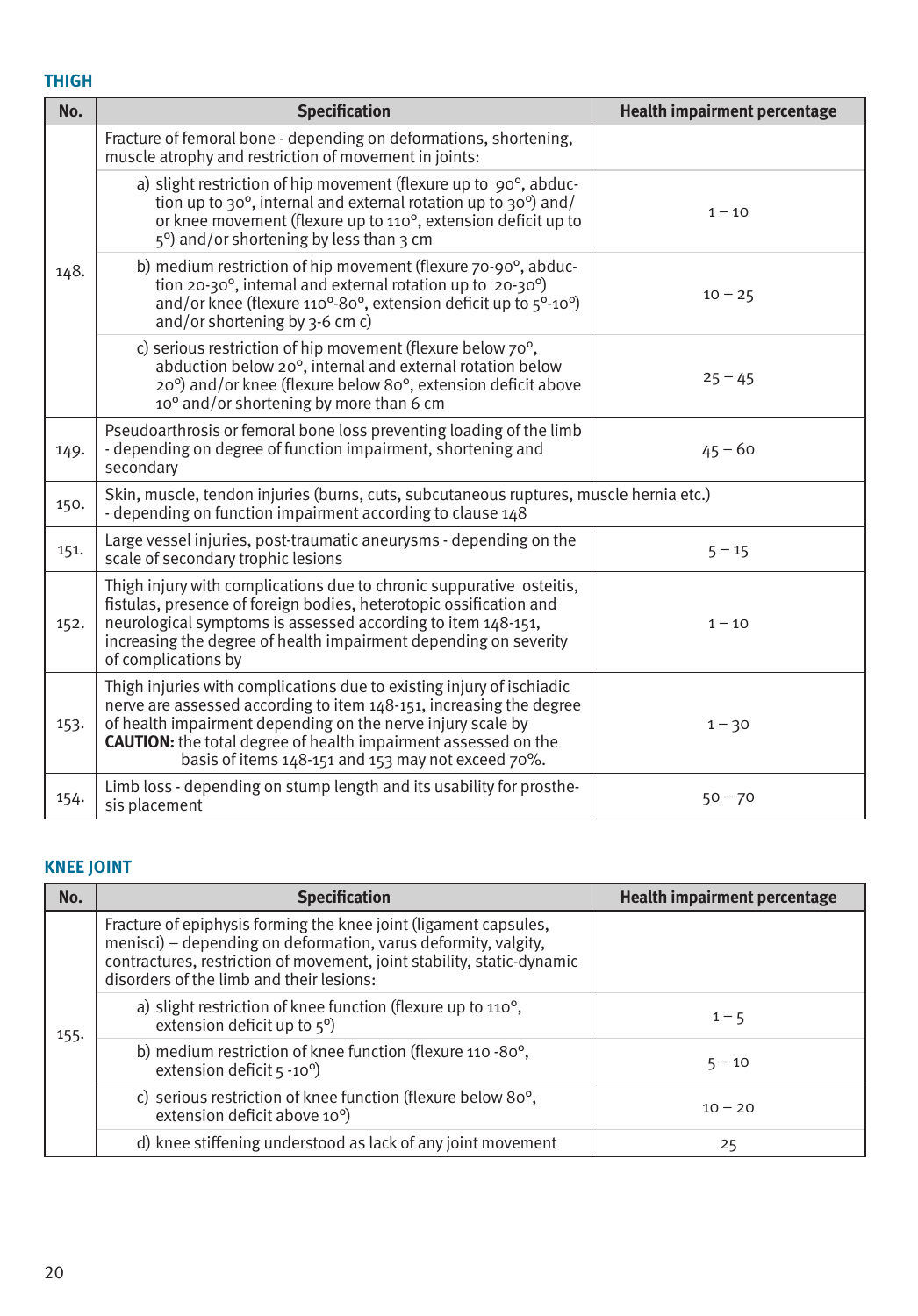| 156. | Injury of ligament-joint apparatus - depending on restriction of<br>movement, joint stability, static-dynamic disorders of the limb and<br>their lesions:                                                                                        |           |
|------|--------------------------------------------------------------------------------------------------------------------------------------------------------------------------------------------------------------------------------------------------|-----------|
|      | a) single plane instability $P^{\circ}$ with slight muscle atrophy                                                                                                                                                                               | $1 - 3$   |
|      | b) single plane instability $II^{\circ}$ , two plane instability $I^{\circ}$ with<br>secondary lesions                                                                                                                                           | $4 - 10$  |
|      | c) single plane instability $III^{\circ}$ , two plane instability $II^{\circ}$ with<br>substantial secondary lesions                                                                                                                             | $10 - 15$ |
|      | d) two plane instability $III^{\circ}$ with significant secondary lesions                                                                                                                                                                        | $15 - 20$ |
|      | e) severe multi-pane instability III <sup>o</sup> depending on secondary<br>lesions                                                                                                                                                              | $20 - 25$ |
| 157. | Other knee joint injuries (skin scarring, foreign bodies) - depending<br>on illness, edema, chronic inflammatory condition, fistulas and<br>other secondary lesions - assessment according to clause 155-156,<br>increasing disability degree by | $1 - 6$   |
| 158. | Limb loss about the knee joint<br><b>CAUTION:</b> physiological range of movement of knee joint is assu-<br>med to be within 0°-150°                                                                                                             | 50        |

### **SHANK**

| No.  | <b>Specification</b>                                                                                                                                                                                                                                                | <b>Health impairment percentage</b> |
|------|---------------------------------------------------------------------------------------------------------------------------------------------------------------------------------------------------------------------------------------------------------------------|-------------------------------------|
|      | Shank bone fracture - depending on deformation, dislocation,<br>secondary complications, trophic lesions and functional changes of<br>the limb etc.:                                                                                                                |                                     |
|      | a) slight restriction of knee function (flexure up to 110 <sup>o</sup> ,<br>extension deficit up to $5^{\circ}$ ) and/or tarsal joint function (dorsal<br>flexure up to $15^{\circ}$ , plantar up to $30^{\circ}$ ), shortening by no more<br>than $\frac{1}{3}$ cm | $1 - 10$                            |
| 159. | b) medium restriction of knee function (flexure 110-80°,<br>extension deficit 5 -10 <sup>o</sup> ) and/or tarsal joint function (dorsal<br>flexure $5-15^\circ$ , plantar $15^\circ - 30^\circ$ ), shortening by 3-6 cm                                             | $10 - 20$                           |
|      | c) serious restriction of knee function (flexure below 80°,<br>extension deficit above 10°) and/or tarsal joint function<br>(dorsal flexure below 5°, plantar below 15°), shortening<br>by more than 6 cm                                                           | $20 - 30$                           |
|      | d) chronic inflammatory lesions, trophic ulceration, neurologi-<br>cal disorders, necrotic lesions - assessment according to a-c,<br>increasing disability degree by                                                                                                | $1 - 7$                             |
| 160. | Isolated fracture of fibula - depending on displacement, deforma-<br>tion, limb function impairment                                                                                                                                                                 | $1 - 3$                             |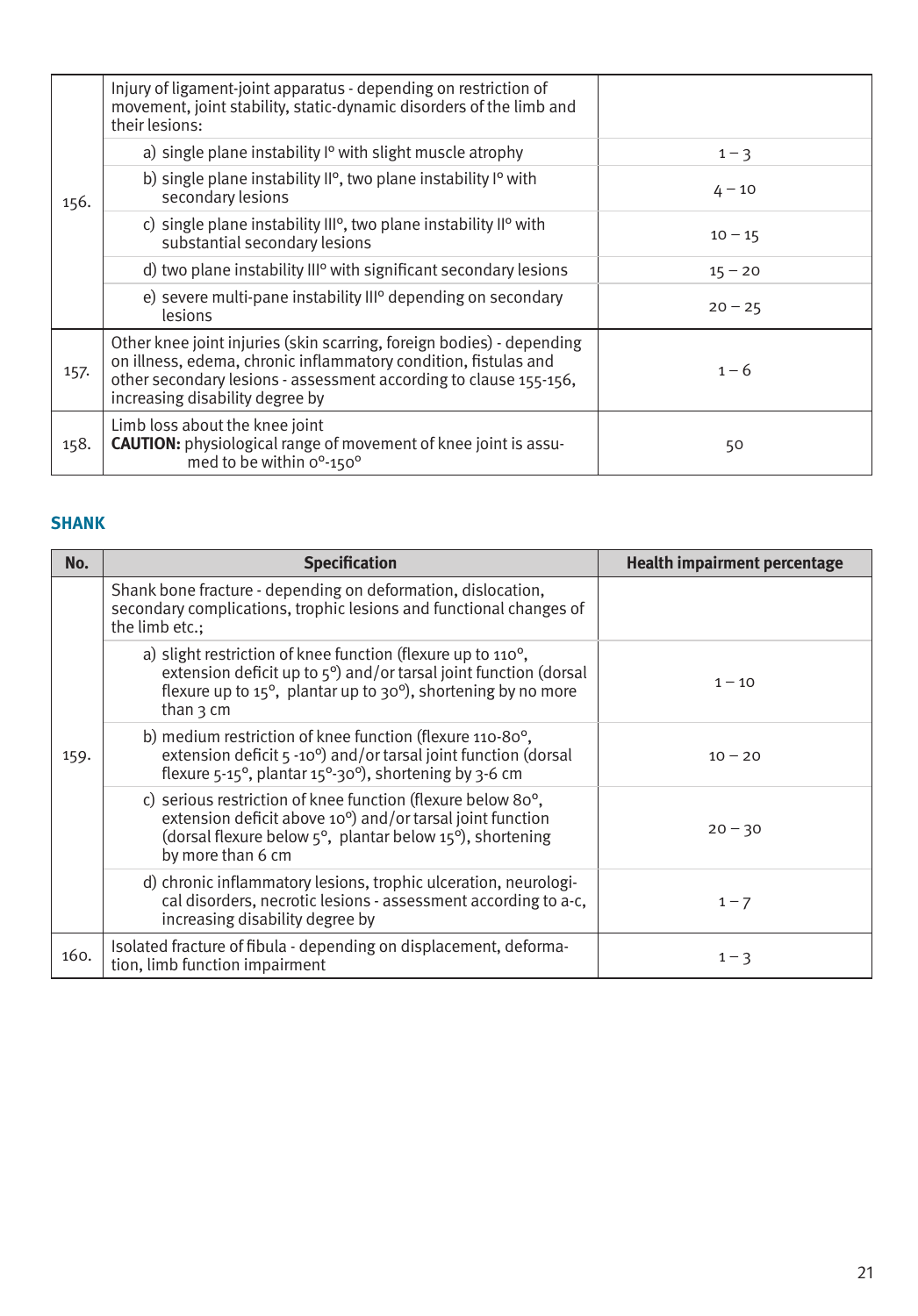|      | Injury of soft tissues of the shank, Achilles tendon and other tendon<br>injury - depending on extent of injury, function impairment and foot<br>deformation and function restriction, vascular, trophic and other<br>lesions:                                                              |           |
|------|---------------------------------------------------------------------------------------------------------------------------------------------------------------------------------------------------------------------------------------------------------------------------------------------|-----------|
|      | a) insignificant restriction of tarsal joint function (dorsal flexure<br>up to $15^{\circ}$ , plantar up to $30^{\circ}$ )                                                                                                                                                                  | $1 - 5$   |
| 161. | b) medium restriction of tarsal joint function (dorsal flexure<br>5-15°, plantar 15-30°)                                                                                                                                                                                                    | $5 - 10$  |
|      | c) serious restriction of tarsal joint function (dorsal flexure<br>below $5^\circ$ , plantar below $15^\circ$ )                                                                                                                                                                             | $10 - 20$ |
|      | d) chronic inflammatory lesions, trophic ulceration, neurologi-<br>cal disorders, necrotic lesions - assessment according to a-c,<br>increasing disability degree by                                                                                                                        | $1 - 5$   |
| 162. | Limb loss about the shank - depending on stump properties, length,<br>usability for prosthesis placement and secondary lesions within the<br>limb area:<br>a) at stump length up to 8 cm, measuring from articular space<br>(in children up to 10 years of age, at stump length up to 6 cm) | 50        |
|      | b) with longer stumps                                                                                                                                                                                                                                                                       | $35 - 45$ |

### **TIBIOTARSAL JOINT AND TARSOCALCANEAL JOINT**

| No.  | <b>Specification</b>                                                                                                                                                                                                                                                                   | <b>Health impairment percentage</b> |
|------|----------------------------------------------------------------------------------------------------------------------------------------------------------------------------------------------------------------------------------------------------------------------------------------|-------------------------------------|
|      | Injury to tibiotarsal joint and tarsocalcaneal joint, distorsion, sublu-<br>xation, luxation, fracture, bruising and other injuries - depending on<br>scars, deformations, movement restrictions, static and dynamic foot<br>balance disorders, chronic edema and persistent ailments: |                                     |
|      | a) insignificant restriction of tarsal joint function (dorsal flexure<br>up to $15^{\circ}$ , plantar up to $30^{\circ}$ )                                                                                                                                                             | $1 - 4$                             |
| 163. | b) medium restriction of tarsal joint function (dorsal flexure<br>5-15°, plantar 15-30°)                                                                                                                                                                                               | $5 - 10$                            |
|      | c) serious restriction of tarsal joint function (dorsal flexure<br>below $5^\circ$ , plantar below $15^\circ$ )                                                                                                                                                                        | $10 - 20$                           |
|      | d) chronic inflammatory lesions, trophic ulceration, neurologi-<br>cal disorders, necrotic lesions - assessment according to a-c,<br>increasing disability degree by                                                                                                                   | $1 - 6$                             |
|      | Stiffness of tibiotarsal joint or tarsocalcaneal joint depending on<br>deformation, foot position, secondary lesions and other complica-<br>tions:                                                                                                                                     |                                     |
|      | a) at angle close to right                                                                                                                                                                                                                                                             | 10                                  |
| 164. | b) in other functionally unfavorable positions                                                                                                                                                                                                                                         | $10 - 20$                           |
|      | c) in functionally unfavorable positions with inflammatory,<br>neurological and other complications - according to clauses<br>a-c, increasing disability degree by                                                                                                                     | $1 - 5$                             |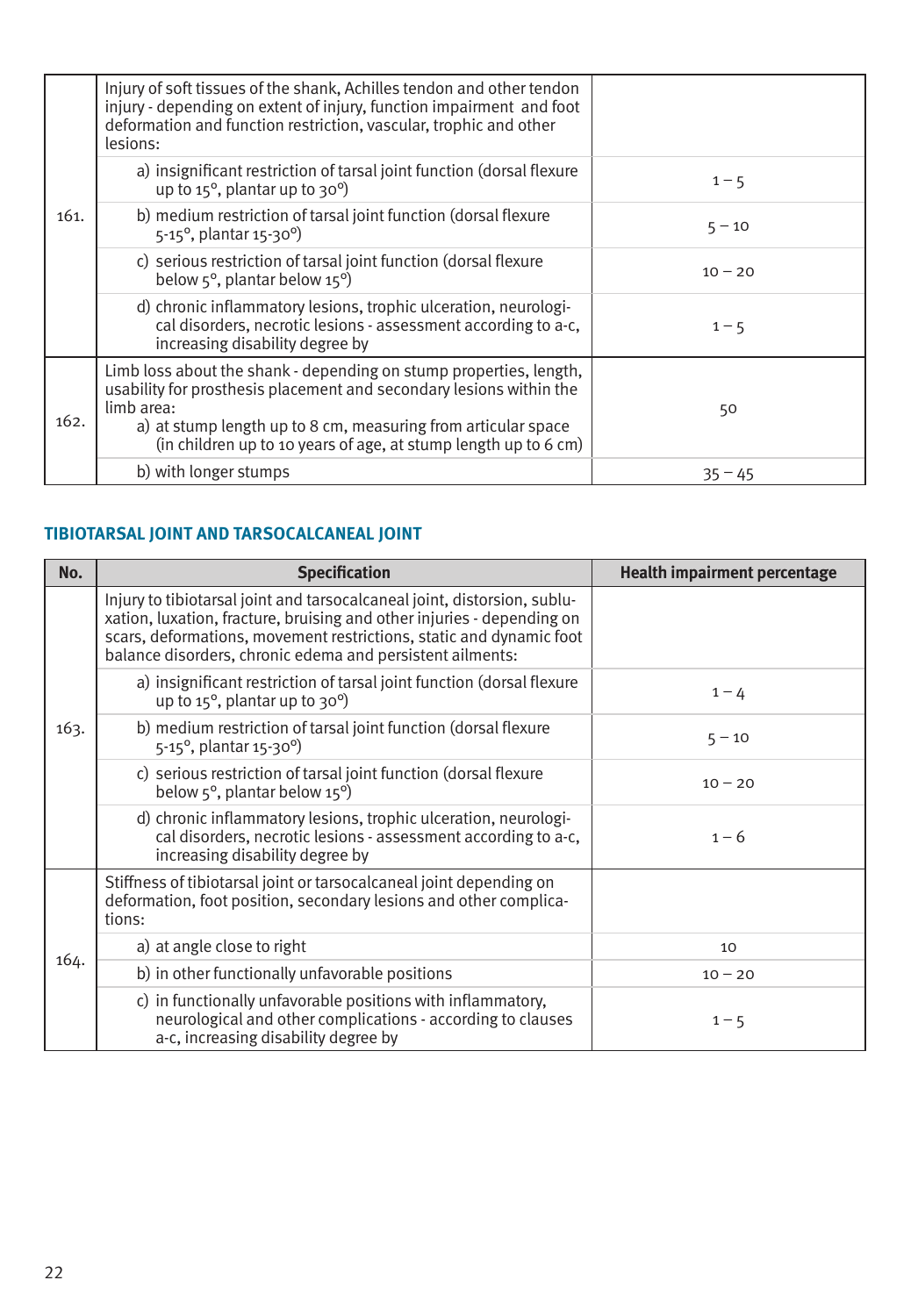|      | Tarsal or calcaneal bone fractures - depending on persisting restric-<br>tion of movement:                                                                           |           |
|------|----------------------------------------------------------------------------------------------------------------------------------------------------------------------|-----------|
|      | a) insignificant restriction of pedal joint function (dorsal flexure<br>up to $15^{\circ}$ , plantar up to $30^{\circ}$ )                                            | $1 - 4$   |
| 165. | b) medium restriction of pedal joint function (dorsal flexure<br>$5-15^{\circ}$ , plantar $15-30^{\circ}$ )                                                          | $5 - 10$  |
|      | c) serious restriction of pedal joint function (dorsal flexure<br>below $5^\circ$ , plantar below $15^\circ$ )                                                       | $10 - 20$ |
|      | d) chronic inflammatory lesions, trophic ulceration, neurologi-<br>cal disorders, necrotic lesions - assessment according to a-c,<br>increasing disability degree by | $1 - 8$   |

### **PEDAL JOINTS**

| No.  | <b>Specification</b>                                                                                                                                                                                                                             | <b>Health impairment percentage</b> |
|------|--------------------------------------------------------------------------------------------------------------------------------------------------------------------------------------------------------------------------------------------------|-------------------------------------|
| 166. | Loss of talus or calcaneal bone - depending on scars, deformations,<br>static-dynamic foot disorders and other complications                                                                                                                     | $15 - 30$                           |
|      | Damage to tarsal bone with dislocations, deformations and other<br>secondary lesions:                                                                                                                                                            |                                     |
|      | a) insignificant restriction of pedal joint function (dorsal flexure<br>up to $15^{\circ}$ , plantar up to $30^{\circ}$ )                                                                                                                        | $1 - 4$                             |
| 167. | b) medium restriction of pedal joint function (dorsal flexure<br>5-15°, plantar 15-30°)                                                                                                                                                          | $5 - 10$                            |
|      | c) serious restriction of pedal joint function (dorsal flexure<br>below $5^\circ$ , plantar below $15^\circ$ )                                                                                                                                   | $10 - 20$                           |
|      | d) chronic inflammatory lesions, trophic ulceration, neurologi-<br>cal disorders, necrotic lesions - assessment according to a-c,<br>increasing disability degree by                                                                             | $1 - 5$                             |
|      | Metatarsal bone fracture - depending on dislocation, deformation of<br>foot, static-dynamic disorders and other lesions;<br>1. Metatarsal bone I or V                                                                                            |                                     |
|      | a) insignificant restriction of pedal joint function (dorsal flexure<br>up to $15^{\circ}$ , plantar up to $30^{\circ}$ )                                                                                                                        | $1 - 4$                             |
| 168. | b) medium and serious restriction of pedal joint function<br>(dorsal flexure below 15°, plantar below 30°)                                                                                                                                       | $5 - 10$                            |
|      | 2. Metatarsal bone II, III, IV<br>a) insignificant restriction of pedal joint function (dorsal flexure<br>up to $15^\circ$ , plantar up to $30^\circ$ )                                                                                          | $1 - 3$                             |
|      | b) medium and serious restriction of pedal joint function (dor-<br>sal flexure below 15°, plantar below 30°)                                                                                                                                     | $4 - 8$                             |
| 169. | Metatarsal bone fractures with complications due to osteitis,<br>fistulas, secondary trophic lesions and neurological lesions are<br>assessed according to item 168, increasing the disability degree -<br>depending on complication degree - by | $1 - 5$                             |
| 170. | Other foot injuries - depending on ailment, scars, deformations,<br>trophic lesions, trophic-dynamic disorders of the foot and other<br>secondary lesions:                                                                                       |                                     |
|      | a) insignificant restriction of pedal joint function (dorsal flexure<br>up to $15^{\circ}$ , plantar up to $30^{\circ}$ )                                                                                                                        | $1 - 4$                             |
|      | b) medium and serious restriction of pedal joint function (dor-<br>sal flexure below 15°, plantar below 30°)                                                                                                                                     | $5 - 8$                             |
| 171. | Total foot loss                                                                                                                                                                                                                                  | 40                                  |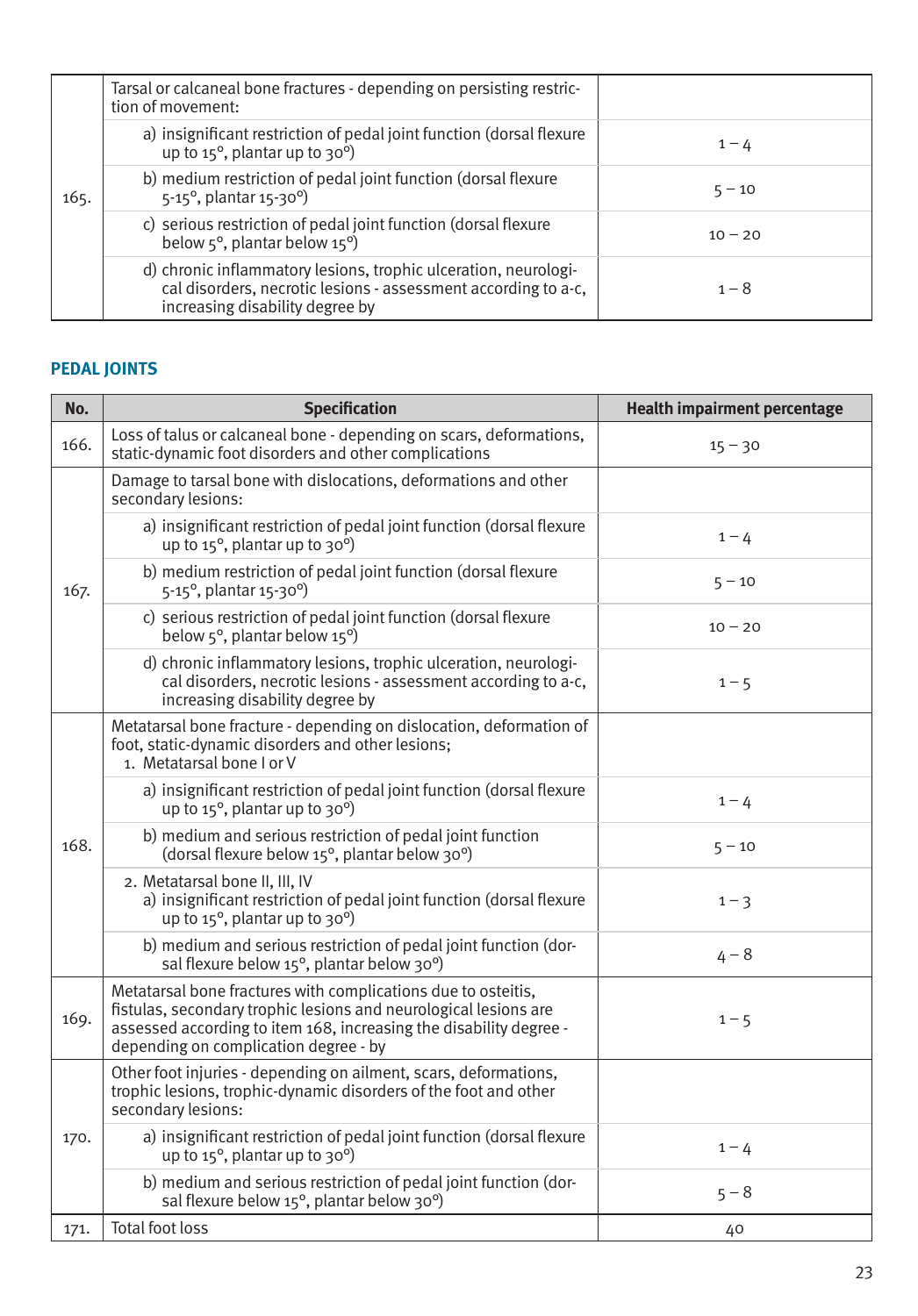| 172. | Foot loss about the transverse tarsal joint                                                                 | 35        |
|------|-------------------------------------------------------------------------------------------------------------|-----------|
| 173. | Foot loss about the Tarsometatarsal articulation                                                            | 25        |
| 174. | Foot loss within the metatarsal bone area - depending on extent of<br>loss of forefoot and stump properties | $15 - 25$ |

### **TOES**

| No.  | <b>Specification</b>                                                                                                                                                                                                                                                                                                                           | <b>Health impairment percentage</b> |  |
|------|------------------------------------------------------------------------------------------------------------------------------------------------------------------------------------------------------------------------------------------------------------------------------------------------------------------------------------------------|-------------------------------------|--|
| 175. | Great toe injuries - depending on scars, deformations, extent of<br>losses, stump properties, static and walking disorders and other<br>secondary lesions;                                                                                                                                                                                     |                                     |  |
|      | a) bulb losses or partial loss of ungual phalanx of the toe                                                                                                                                                                                                                                                                                    | $1 - 4$                             |  |
|      | b) loss of ungual phalanx of the toe                                                                                                                                                                                                                                                                                                           | 5                                   |  |
|      | c) total toe loss                                                                                                                                                                                                                                                                                                                              | 7                                   |  |
| 176. | Other toe injuries - depending on the extent of injury (soft parts):                                                                                                                                                                                                                                                                           |                                     |  |
|      | a) slight restriction of movement (summary flexure up to 30°,<br>summary extension deficit up to 30°)                                                                                                                                                                                                                                          | $1 - 4$                             |  |
|      | b) medium and serious restriction of movement (summary<br>flexure below 30°, summary extension deficit below 30°)                                                                                                                                                                                                                              | $4 - 7$                             |  |
| 177. | Toe loss along with metatarsal bone depending on extent of meta-<br>tarsal bone loss                                                                                                                                                                                                                                                           | $10 - 15$                           |  |
|      | Injuries, losses of toes II, III, IV, V:                                                                                                                                                                                                                                                                                                       |                                     |  |
| 178. | a) partial loss, slight restriction of movement (summary flexure<br>up to 30°, summary extension deficit up to 30°)                                                                                                                                                                                                                            | $1 - 2$                             |  |
|      | b) partial loss, medium and serious restriction of movement<br>(summary flexure below 30°, summary extension deficit<br>below 30°)                                                                                                                                                                                                             | $3 - 4$                             |  |
| 179. | Loss of toe II or V with metatarsal bone                                                                                                                                                                                                                                                                                                       | $5 - 10$                            |  |
| 180. | Loss of bone III or IV with metatarsal bone - depending on impair-<br>ment degree, foot position and other secondary lesions                                                                                                                                                                                                                   | $5 - 8$                             |  |
| 181. | Other minor injuries and deformations of toes - depending on func-<br>tion impairment degree, in total<br><b>CAUTION:</b> damaging of amputated limb stump, requiring prosthesis<br>replacement, reamputation or resulting in elimination<br>of possibility of prosthesis placement - to be assessed<br>according to higher degree amputation. | $1 - 3$                             |  |